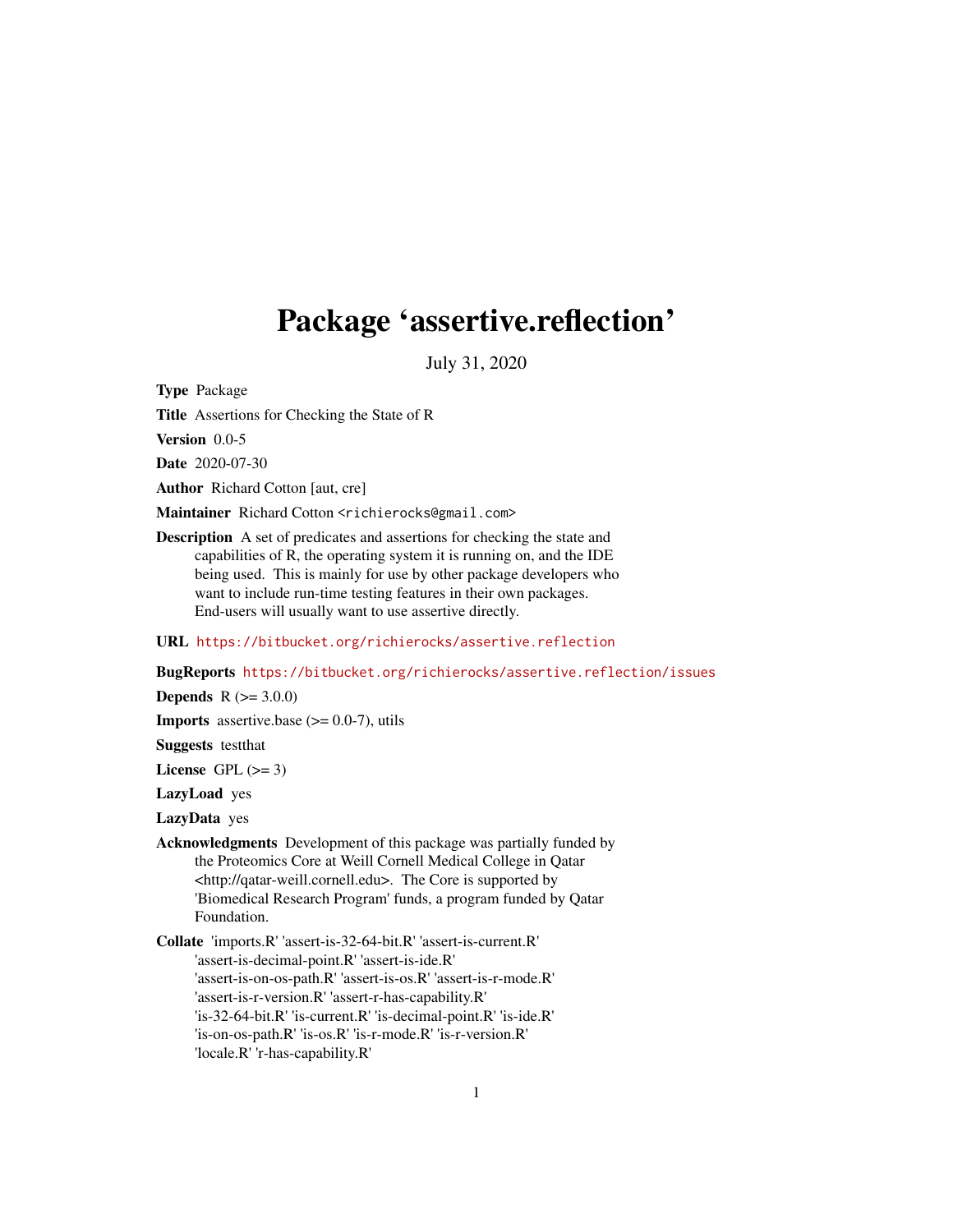<span id="page-1-0"></span>RoxygenNote 7.1.1 Repository CRAN NeedsCompilation no Date/Publication 2020-07-31 01:00:14 UTC

# R topics documented:

#### **Index** [23](#page-22-0)

assert\_all\_are\_on\_os\_path

*Is the path on the OS path?*

# Description

Is the specified path on the operating system search path?

```
assert_all_are_on_os_path(
 x,
 severity = getOption("assertive.severity", "stop")
)
assert_any_are_on_os_path(
 x,
 severity = getOption("assertive.severity", "stop")
\mathcal{L}is\_on\_os\_path(x, xname = get\_name_in\_parent(x))
```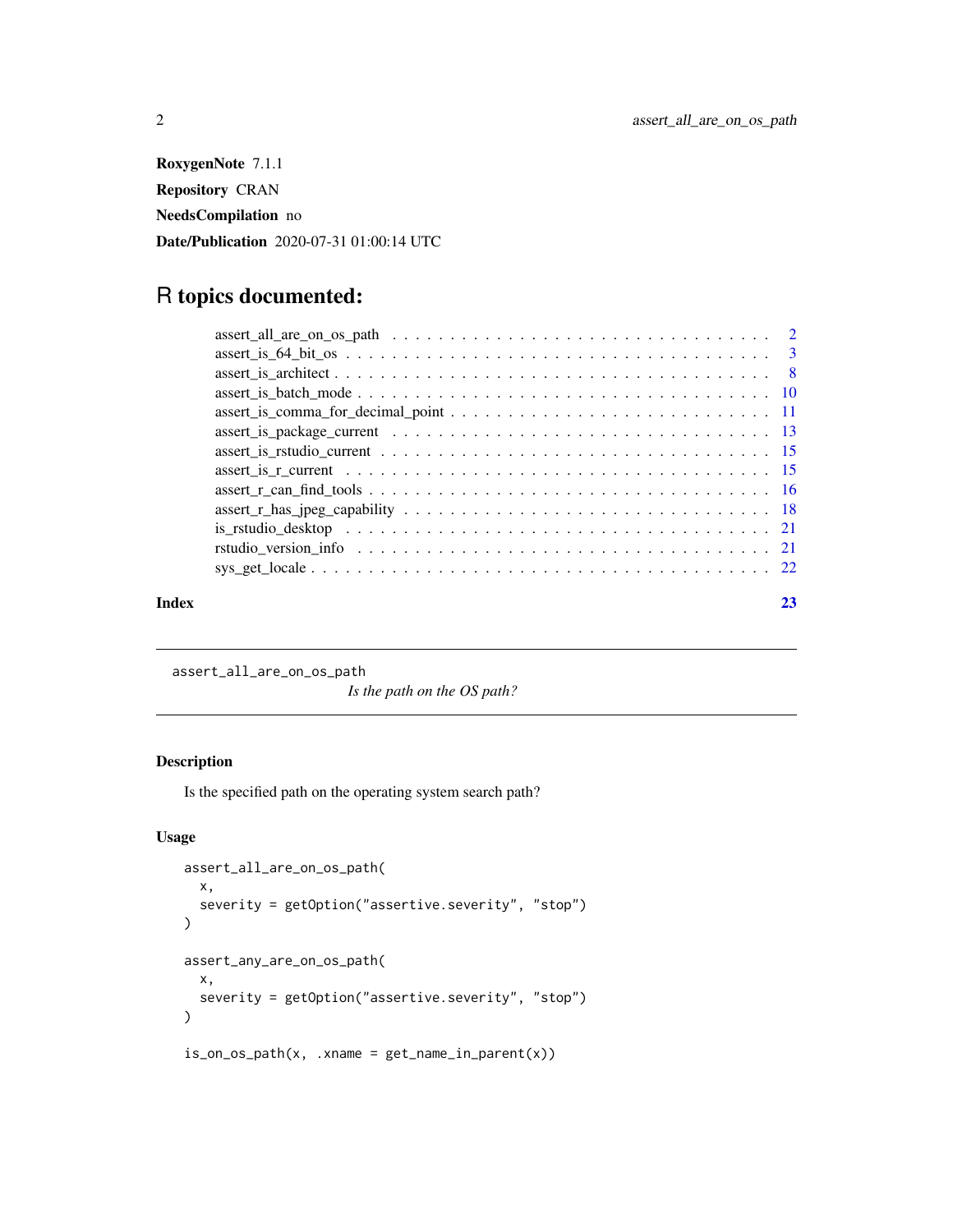<span id="page-2-0"></span>

| $\mathsf{x}$ | An path to check.                                                                                          |
|--------------|------------------------------------------------------------------------------------------------------------|
| severity     | How severe should the consequences of the assertion be? Either "stop", "warning",<br>"message", or "none". |
| .xname       | Not intended to be used directly.                                                                          |

# Value

TRUE if the specified paths are on the OS search path.

#### Note

The OS search path is determined with Sys.getenv("path"). For files, the path of the containing folder is checked rather than the path of the file itself.

# Examples

```
is_on_os_path(
  c(R.home("bin"), R.home("etc"), "a nonexistent path")
) # probably c(TRUE, FALSE, FALSE)
```
assert\_is\_64\_bit\_os *What OS is running?*

# Description

Is the operating system in this machine Windows/Unix/Mac based.

```
assert_is_64_bit_os(severity = getOption("assertive.severity", "stop"))
assert_is_32_bit(severity = getOption("assertive.severity", "stop"))
assert_is_64_bit(severity = getOption("assertive.severity", "stop"))
assert_is_bsd(severity = getOption("assertive.severity", "stop"))
assert_is_linux(severity = getOption("assertive.severity", "stop"))
assert_is_mac(severity = getOption("assertive.severity", "stop"))
assert_is_osx(severity = getOption("assertive.severity", "stop"))
assert_is_osx_cheetah(severity = getOption("assertive.severity", "stop"))
assert_is_osx_puma(severity = getOption("assertive.severity", "stop"))
```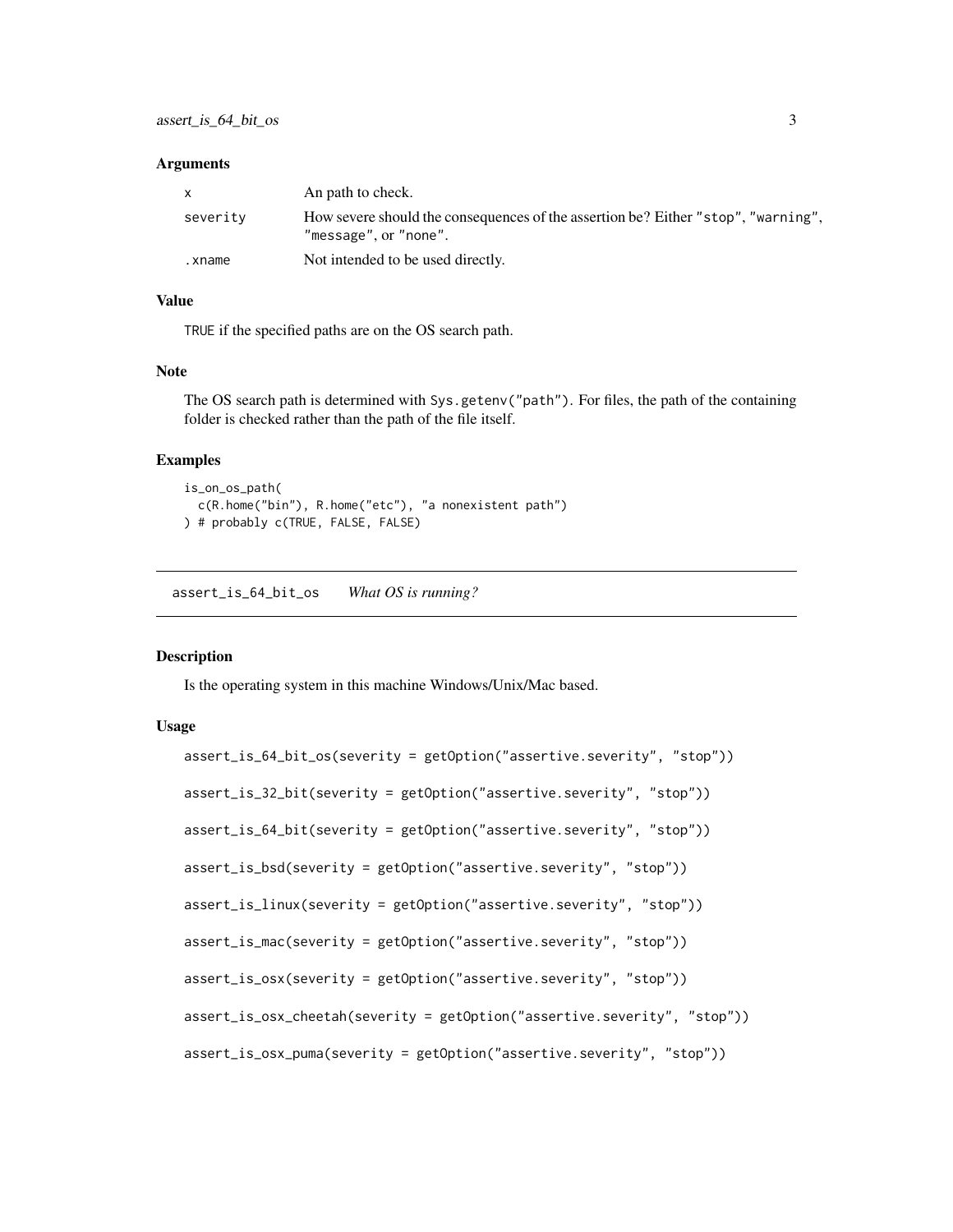assert\_is\_osx\_jaguar(severity = getOption("assertive.severity", "stop")) assert\_is\_osx\_panther(severity = getOption("assertive.severity", "stop")) assert\_is\_osx\_tiger(severity = getOption("assertive.severity", "stop")) assert\_is\_osx\_leopard(severity = getOption("assertive.severity", "stop")) assert\_is\_osx\_snow\_leopard(severity = getOption("assertive.severity", "stop")) assert\_is\_osx\_lion(severity = getOption("assertive.severity", "stop")) assert\_is\_osx\_mountain\_lion(severity = getOption("assertive.severity", "stop")) assert\_is\_osx\_mavericks(severity = getOption("assertive.severity", "stop")) assert\_is\_osx\_yosemite(severity = getOption("assertive.severity", "stop")) assert\_is\_osx\_el\_capitan(severity = getOption("assertive.severity", "stop")) assert\_is\_macos\_sierra(severity = getOption("assertive.severity", "stop")) assert\_is\_macos\_high\_sierra(severity = getOption("assertive.severity", "stop")) assert\_is\_macos\_mojave(severity = getOption("assertive.severity", "stop")) assert\_is\_macos\_catalina(severity = getOption("assertive.severity", "stop")) assert\_is\_macos\_big\_sur(severity = getOption("assertive.severity", "stop")) assert\_is\_solaris(severity = getOption("assertive.severity", "stop")) assert\_is\_unix(severity = getOption("assertive.severity", "stop")) assert\_is\_windows(severity = getOption("assertive.severity", "stop")) assert\_is\_windows\_vista(severity = getOption("assertive.severity", "stop")) assert\_is\_windows\_7(severity = getOption("assertive.severity", "stop")) assert\_is\_windows\_8(severity = getOption("assertive.severity", "stop")) assert\_is\_windows\_8.1(severity = getOption("assertive.severity", "stop")) assert\_is\_windows\_10(severity = getOption("assertive.severity", "stop")) assert\_is\_windows\_server\_2008(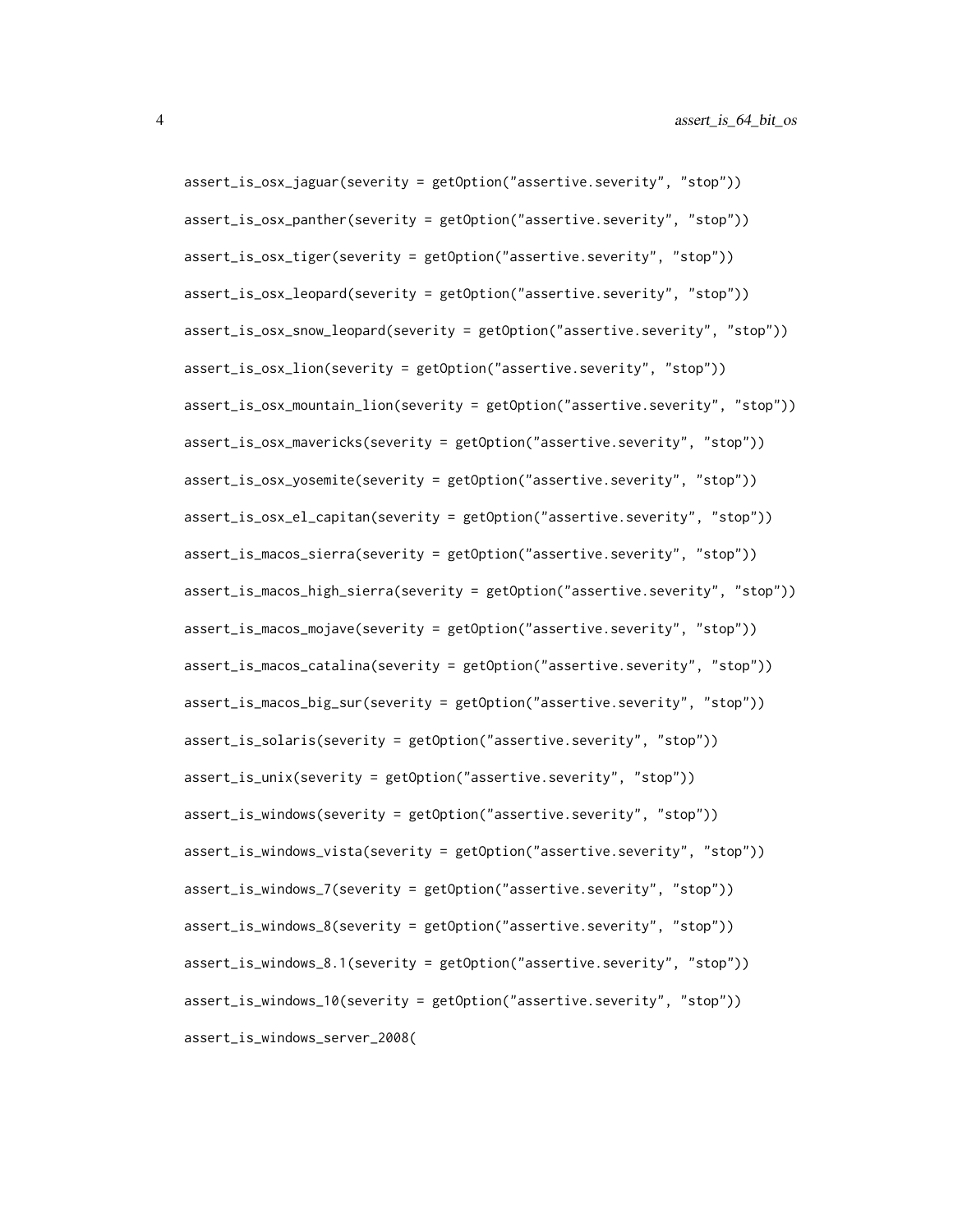```
severity = getOption("assertive.severity", "stop")
\lambdaassert_is_windows_server_2008_r2(
 severity = getOption("assertive.severity", "stop")
\mathcal{L}assert_is_windows_server_2012(
 severity = getOption("assertive.severity", "stop")
)
assert_is_windows_server_2012_r2(
 severity = getOption("assertive.severity", "stop")
)
is_64_bit_os()
is_32_bit()
is_64_bit()
is_bsd()
is_linux()
is_mac()
is_osx()
is_osx_cheetah()
is_osx_puma()
is_osx_jaguar()
is_osx_panther()
is_osx_tiger()
is_osx_leopard()
is_osx_snow_leopard()
is_osx_lion()
is_osx_mountain_lion()
is_osx_mavericks()
```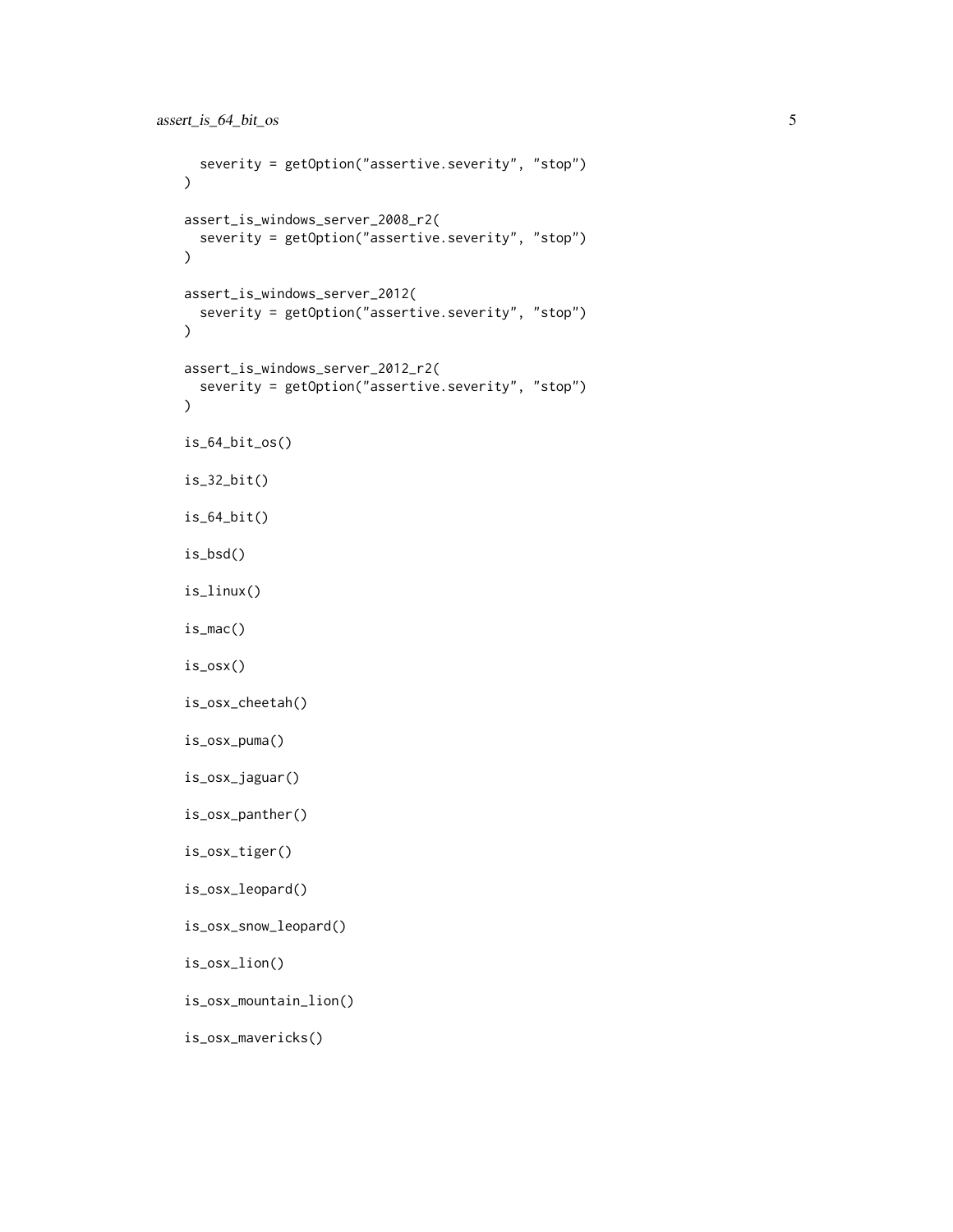```
is_osx_yosemite()
```

```
is_osx_el_capitan()
```
is\_macos\_sierra()

is\_macos\_high\_sierra()

```
is_macos_mojave()
```

```
is_macos_catalina()
```

```
is_macos_big_sur()
```
is\_solaris()

is\_unix()

```
is_windows()
```
is\_windows\_vista()

```
is_windows_7()
```
is\_windows\_8()

```
is_windows_8.1()
```

```
is_windows_10()
```
- is\_windows\_server\_2008()
- is\_windows\_server\_2008\_r2()
- is\_windows\_server\_2012()
- is\_windows\_server\_2012\_r2()
- is\_windows\_server\_2016()

is\_windows\_server\_2019()

# Arguments

severity How severe should the consequences of the assertion be? Either "stop", "warning", "message", or "none".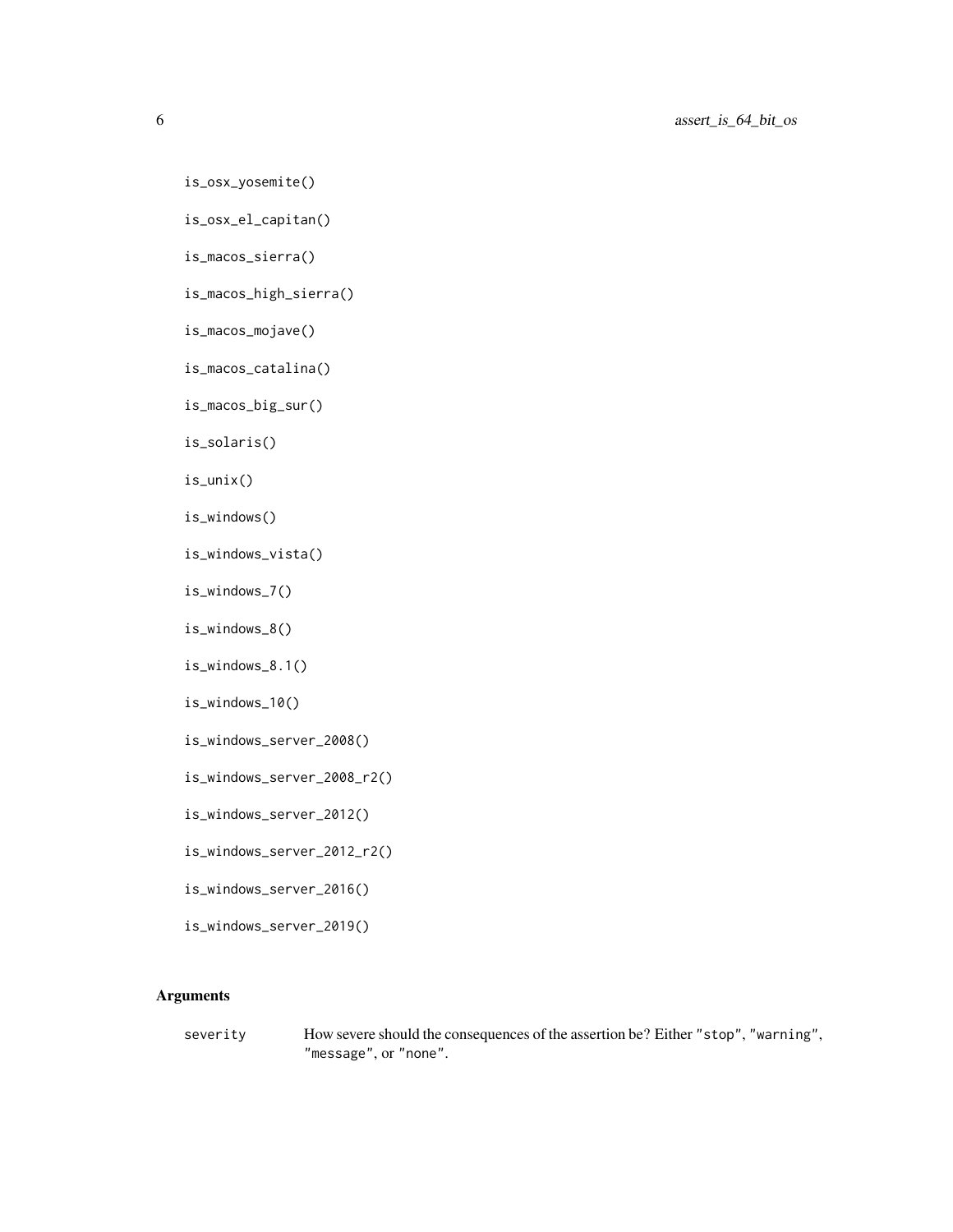#### <span id="page-6-0"></span>Value

is\_windows returns TRUE if the OS on the current platform is Microsoft windows-based. is\_unix returns TRUE if the OS is Unix based (pretty much anything that isn't Windows, including OS X). is\_mac, is\_linux, is\_bsd, is\_solaris return TRUE if the OS is Apple OS X, Linux, FreeBSD/NetBSD, or Solaris respectively. is\_64\_bit\_os returns TRUE when the operating system is 64-bit. The assert\_ $*$  functions return nothing but throw an error if the corresponding is\_ $*$  functions return FALSE.

#### References

With the exception of is\_windows and is\_unix that use .Platform\$0S.type, the OS is determined from Sys.info()[["sysname"]], which (not on Windows) is calculated via the OS uname program. GNU has more information on the return value: [https://www.gnu.org/software/](https://www.gnu.org/software/libc/manual/html_node/Platform-Type.html) [libc/manual/html\\_node/Platform-Type.html](https://www.gnu.org/software/libc/manual/html_node/Platform-Type.html) and Wikipedia has a nice list of possible values: <https://en.wikipedia.org/wiki/Uname#Examples> The names for different versions of Windows are decribed in: [http://svn.r-project.org/R/trunk/src/library/utils/src/windows](http://svn.r-project.org/R/trunk/src/library/utils/src/windows/util.c)/ [util.c](http://svn.r-project.org/R/trunk/src/library/utils/src/windows/util.c)

# See Also

[.Platform](#page-0-0), [Sys.info](#page-0-0), [version](#page-0-0), and win.version.

```
is_unix()
is_linux()
is_bsd()
is_solaris()
if(is_windows())
{
 assertive.base::dont_stop({
   assert_is_windows_vista()
   assert_is_windows_7()
   assert_is_windows_8()
   assert_is_windows_8.1()
   assert_is_windows_10()
   assert_is_windows_server_2008()
   assert_is_windows_server_2008_r2()
   assert_is_windows_server_2012()
    assert_is_windows_server_2012_r2()
 })
}
if(is_osx()) # is_mac is a synonym
{
 assertive.base::dont_stop({
   assert_is_osx_cheetah()
   assert_is_osx_puma()
   assert_is_osx_jaguar()
    assert_is_osx_panther()
    assert_is_osx_tiger()
    assert_is_osx_leopard()
```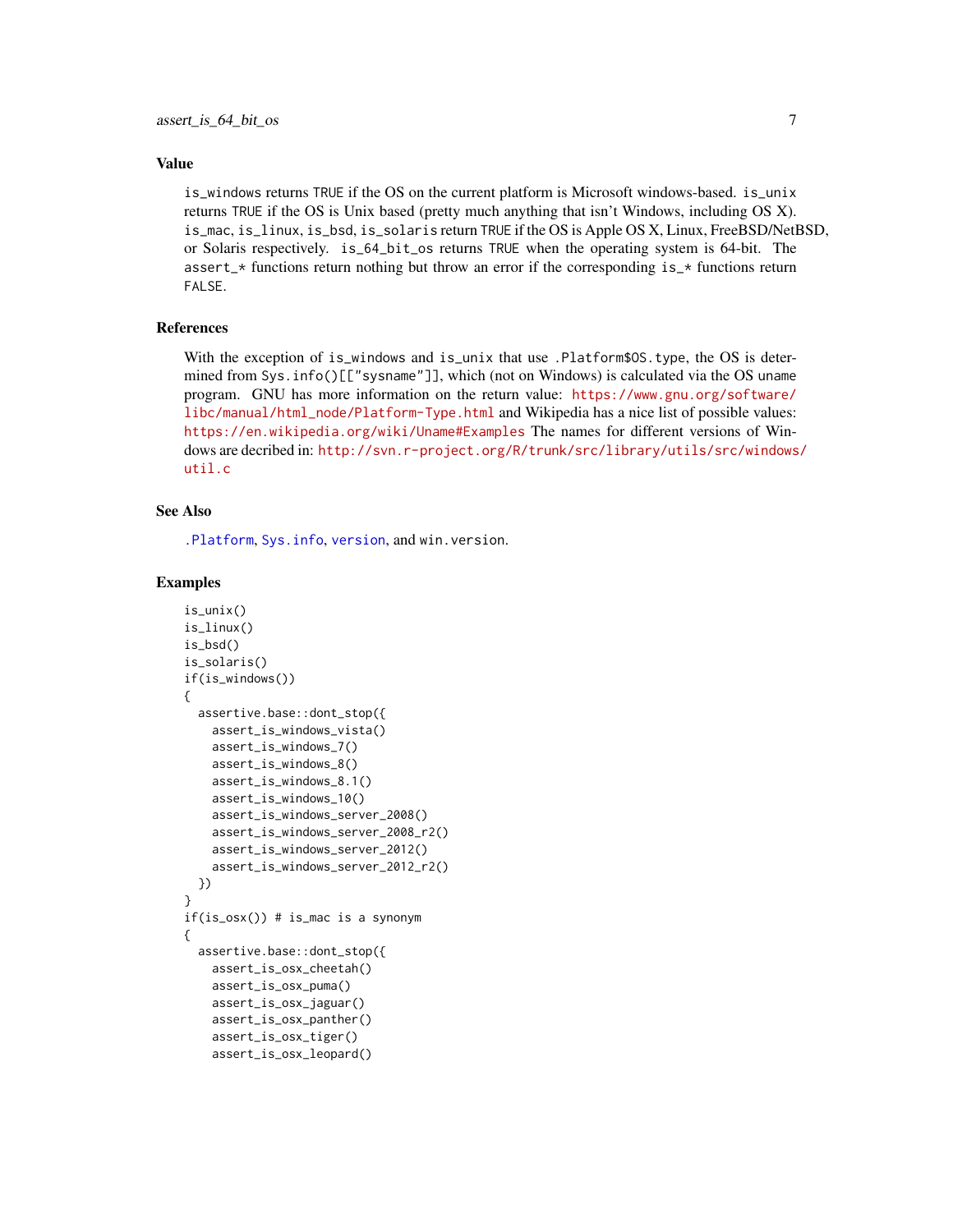```
assert_is_osx_snow_leopard()
   assert_is_osx_lion()
   assert_is_osx_mountain_lion()
   assert_is_osx_mavericks()
   assert_is_osx_yosemite()
   assert_is_osx_el_capitan()
   assert_is_macos_sierra() # note the change from OSX to macOS
 })
}
is_32_bit()
is_64_bit()
assertive.base::dont_stop(assert_is_windows())
assertive.base::dont_stop(assert_is_unix())
```
assert\_is\_architect *Are you running R?*

#### <span id="page-7-1"></span>**Description**

Checks to see what type of R you are running.

```
assert_is_architect(severity = getOption("assertive.severity", "stop"))
assert_is_emacs(severity = getOption("assertive.severity", "stop"))
assert_is_revo_r(severity = getOption("assertive.severity", "stop"))
assert_is_rstudio(severity = getOption("assertive.severity", "stop"))
assert_is_rstudio_desktop(severity = getOption("assertive.severity", "stop"))
assert_is_rstudio_server(severity = getOption("assertive.severity", "stop"))
assert_is_visual_studio(severity = getOption("assertive.severity", "stop"))
assert_is_r(severity = getOption("assertive.severity", "stop"))
assert_is_r_alpha(severity = getOption("assertive.severity", "stop"))
assert_is_r_beta(severity = getOption("assertive.severity", "stop"))
assert_is_r_devel(severity = getOption("assertive.severity", "stop"))
assert_is_r_patched(severity = getOption("assertive.severity", "stop"))
assert_is_r_release_candidate(
```
<span id="page-7-0"></span>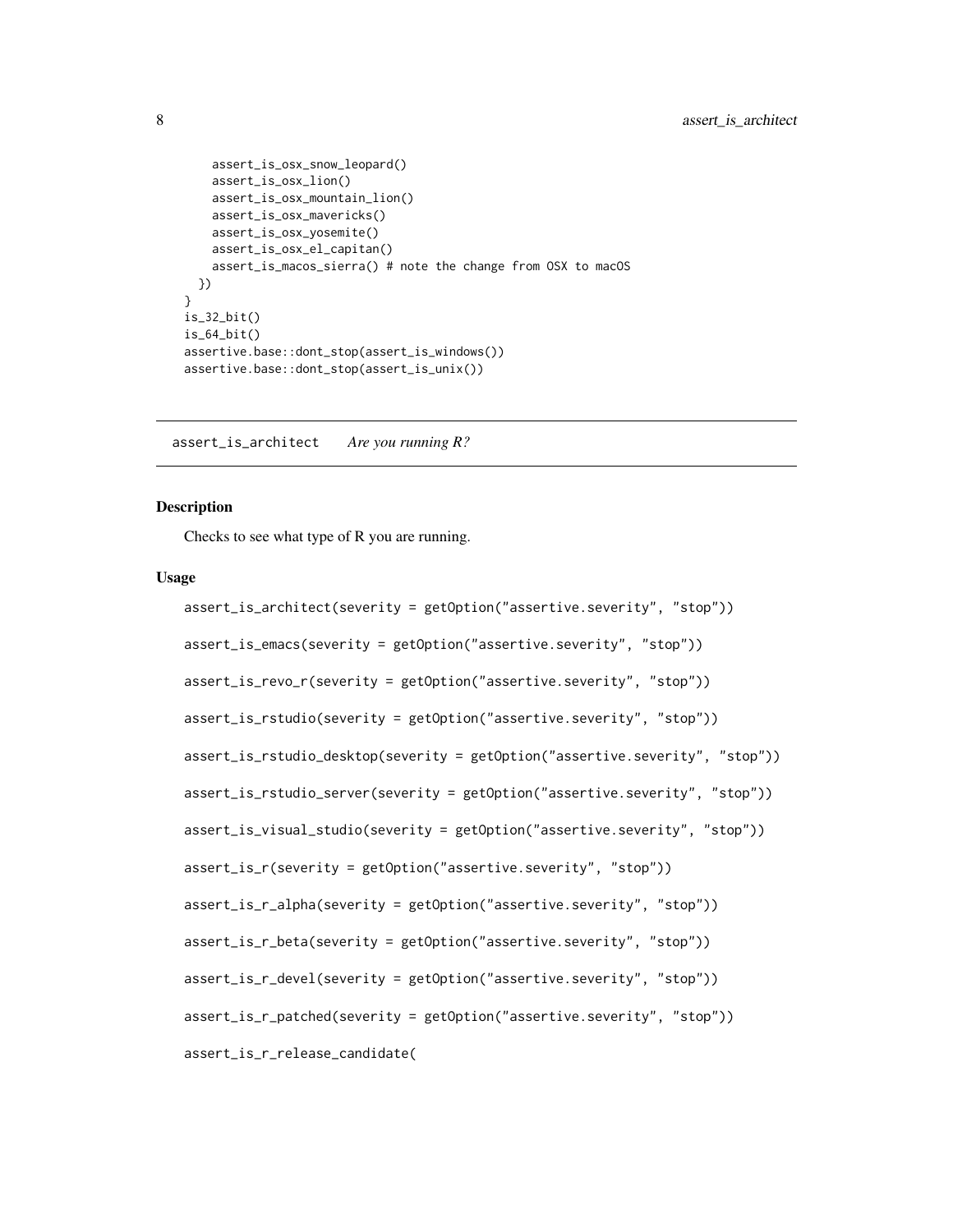```
severity = getOption("assertive.severity", "stop")
\lambdaassert_is_r_release(severity = getOption("assertive.severity", "stop"))
assert_is_r_revised(severity = getOption("assertive.severity", "stop"))
assert_is_r_stable(severity = getOption("assertive.severity", "stop"))
is_architect()
is_emacs()
is_revo_r()
is_rstudio()
is_visual_studio()
is_r()is_r_alpha()
is_r_beta()
is_r_devel()
is_r_patched()
is_r_release_candidate()
is_r_release()
is_r_revised()
is_r_stable()
```
severity How severe should the consequences of the assertion be? Either "stop", "warning", "message", or "none".

# Value

is\_r wraps is.R, providing more information on failure. is\_r\_stable, is\_r\_patched, is\_r\_devel, etc., tell you what type of R build you are running. is\_architect, is\_rstudio and is\_revo\_r tell you if you are running Architect/StatET, RStudio, or Revolution Analytics' Revolution R build. is\_slave\_r tells you if you are running a slave instance of R (e.g. when building a package with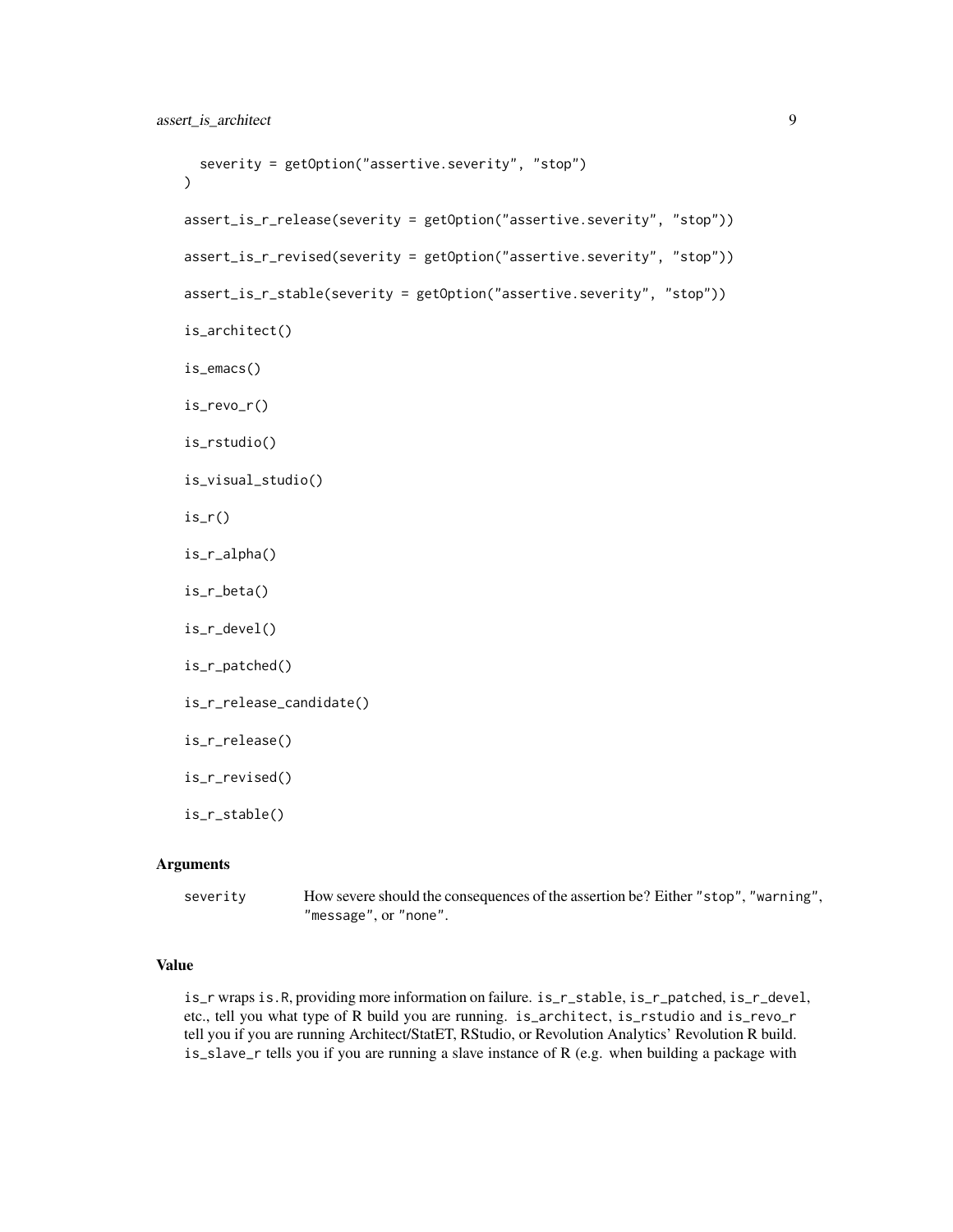<span id="page-9-0"></span>devtools or using a cluster). The assert\_ $*$  functions return nothing but throw an error if the corresponding is\_\* function returns FALSE.

#### References

<http://www.revolutionanalytics.com/revolution-r-open>

#### See Also

[is.R](#page-0-0), [version](#page-0-0), [isAvailable](#page-0-0).

# Examples

```
# If this is FALSE, you really need to ditch that old copy of S-PLUS
is_r()assertive.base::dont_stop(assert_is_r())
# Release, patched, devel, etc.
is_r_release()
is_r_patched()
is_r_devel()
is_r_alpha()
is_r_beta()
is_r_release_candidate()
is_r_revised()
switch(
 version$status,
 Patched = assert_is_r_patched(),
 "Under development (unstable)" = assert_is_r_devel(),
 alpha = assert_is_r_alpha(),
 beta = assert_is_rebeta(),RC = assert_is_r_release_candidate(),
 Revised = assert_is_r_revised(),
 assert_is_r_release()
)
# IDE
is_architect()
is_emacs()
is_visual_studio()
is_rstudio()
# Custom R distribution
is_revo_r()
```
assert\_is\_batch\_mode *How is R running?*

#### Description

Tests to see if R is running in batch mode/interactively.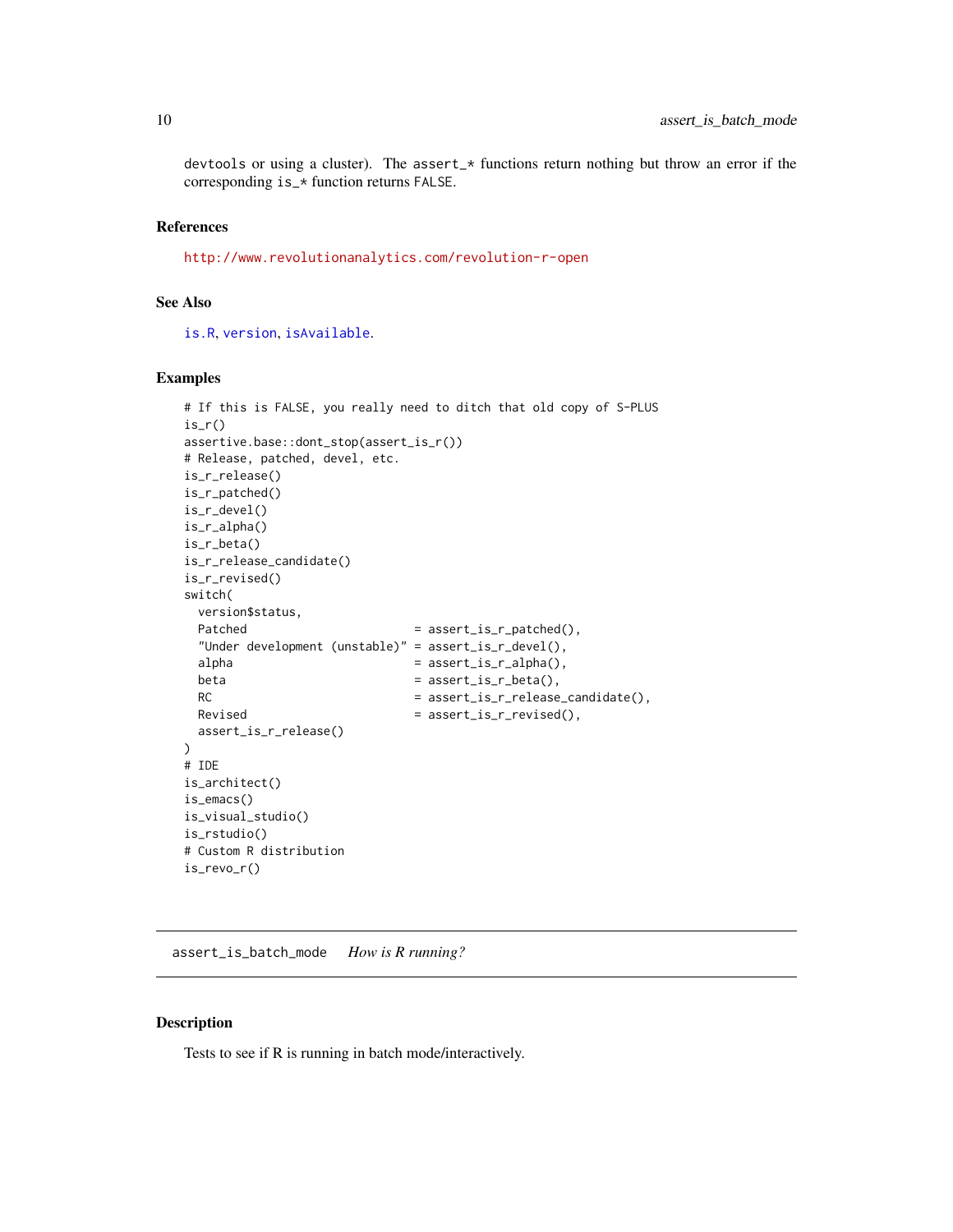#### <span id="page-10-0"></span>Usage

```
assert_is_batch_mode(severity = getOption("assertive.severity", "stop"))
assert_is_interactive(severity = getOption("assertive.severity", "stop"))
```
assert\_is\_r\_slave(severity = getOption("assertive.severity", "stop"))

```
assert_is_slave_r(severity = getOption("assertive.severity", "stop"))
```
is\_batch\_mode()

is\_interactive()

is\_r\_slave()

is\_slave\_r()

#### Arguments

severity How severe should the consequences of the assertion be? Either "stop", "warning", "message", or "none".

#### Value

is\_batch\_mode returns TRUE if R is running in batch mode. is\_interactive returns TRUE if R is running interactively.

#### See Also

[EnvVar](#page-0-0) and [interactive](#page-0-0).

#### Examples

```
is_batch_mode()
is_interactive()
is_r_slave()
```
assert\_is\_comma\_for\_decimal\_point *What does the current locale specify for the decimal point?*

#### Description

Does the current locale specify a comma or a period for the decimal point?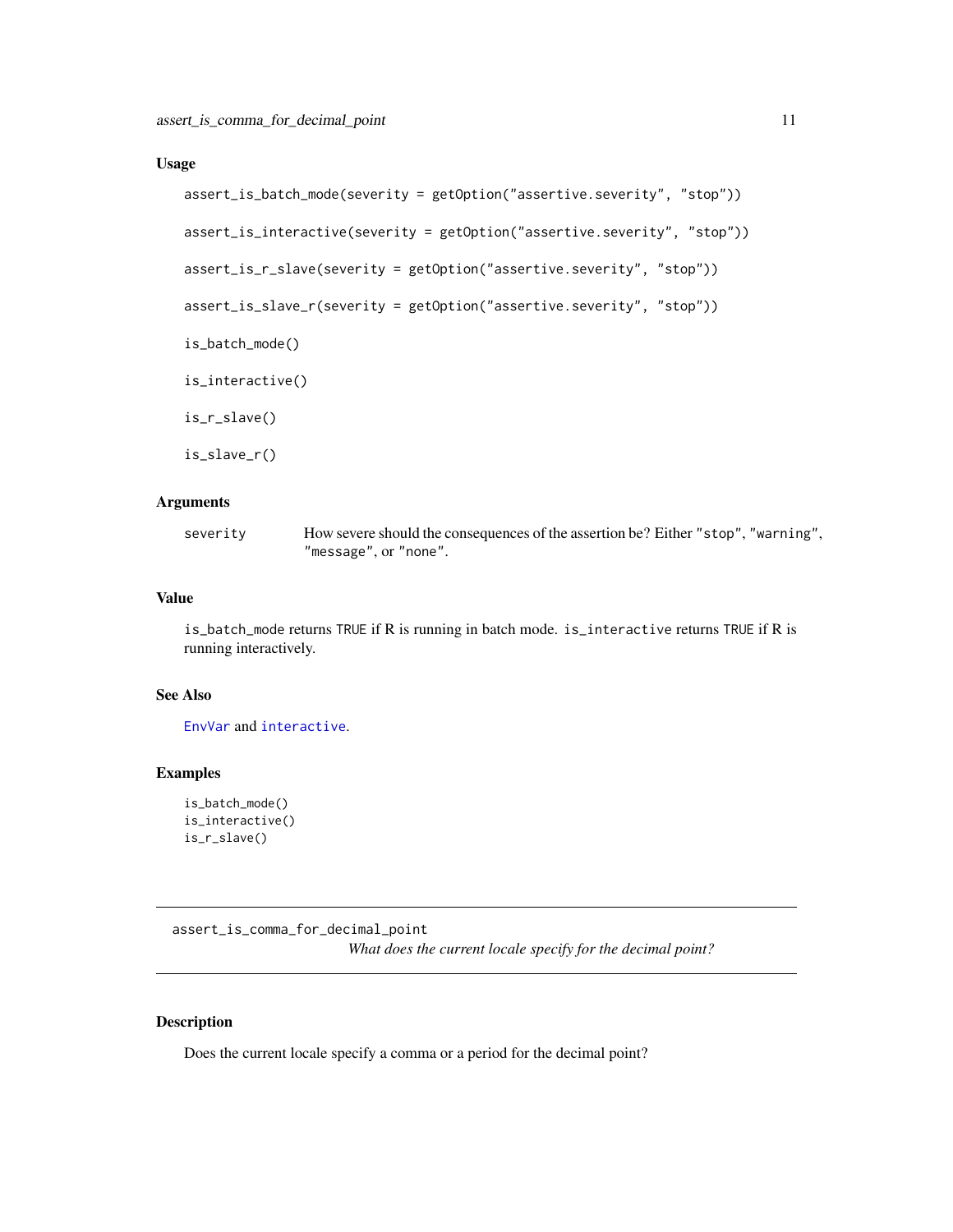#### Usage

```
assert_is_comma_for_decimal_point(
  severity = getOption("assertive.severity", "stop")
)
assert_is_period_for_decimal_point(
  severity = getOption("assertive.severity", "stop")
\lambdais_xxx_for_decimal_point(dp, type = c("numbers", "money"))
is_comma_for_decimal_point(type = c("numbers", "money"))
is_period_for_decimal_point(type = c("numbers", "money"))
```
#### Arguments

| severity | How severe should the consequences of the assertion be? Either "stop", "warning",<br>"message", or "none". |
|----------|------------------------------------------------------------------------------------------------------------|
| dp       | Character to be used as a decimal point.                                                                   |
| type     | Decimal point for numbers or money?                                                                        |

# Value

is\_comma\_for\_decimal\_point returns TRUE when the current locale uses a comma for a decimal place, as determined by Sys.localeconv. Similarly, is\_period\_for\_decimal\_point returns TRUE when the current locale uses a period (a.k.a. full stop) for a decimal place. If R has been compiled without support for locales, then the value will always be NA.

# References

<http://www.cplusplus.com/reference/clocale/lconv/>

#### See Also

[Sys.localeconv](#page-0-0)

```
# Current settings:
is_comma_for_decimal_point()
is_comma_for_decimal_point("money")
# Or equivalently:
is_period_for_decimal_point()
is_period_for_decimal_point("money")
# A useful guess for reading in files:
read_csv <- if(is_comma_for_decimal_point()) read.csv else read.csv2
## Not run:
# Force locale and test (may require admin rights)
```
<span id="page-11-0"></span>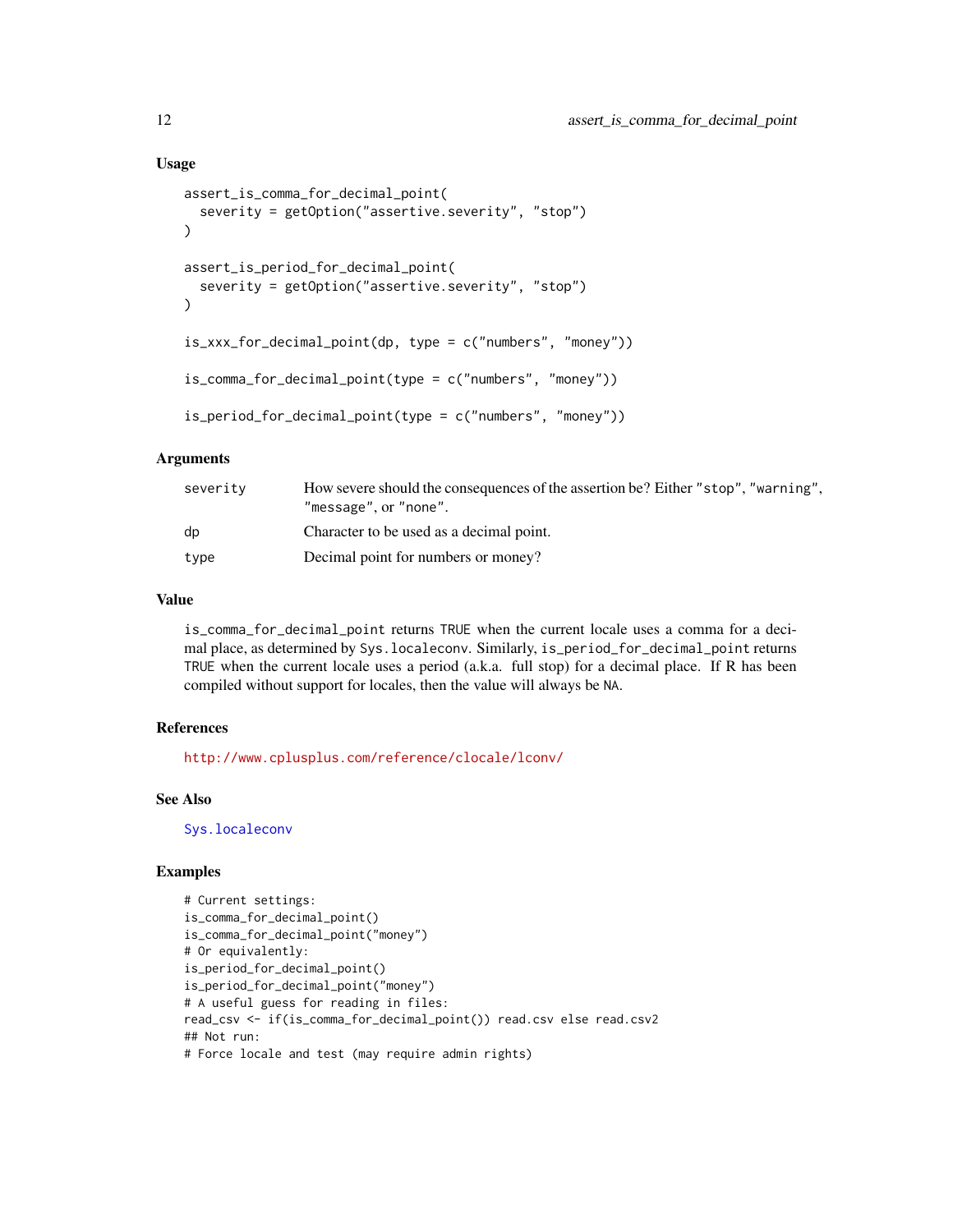```
current_locale <- sys_get_locale()
a_period_locale <- if(is_windows())
{
  "English_United Kingdom.1252"
} else if(is_mac())
{
 "en_GB"
} else if(is_linux())
{
 "en_GB.utf8"
} else
{
  "en"
}
sys_set_locale(LC_ALL = a_period_locale)
assert_is_period_for_decimal_point()
a_comma_locale <- if(is_windows())
{
  "French_France.1252"
} else if(is_mac())
{
  "fr_FR"
} else if(is_linux())
{
  "fr_FR.utf8"
} else
{
 "fr"
}
sys_set_locale(LC_ALL = a_comma_locale)
assert_is_comma_for_decimal_point()
suppressWarnings(sys_set_locale(l = current_locale))
## End(Not run)
```
assert\_is\_package\_current

*Is the installed version of a package current?*

#### Description

Checks to see if the installed version of a package is current.

```
assert_is_package_current(...)
assert_all_are_current_packages(
  x,
 lib.loc = .libPaths(),
```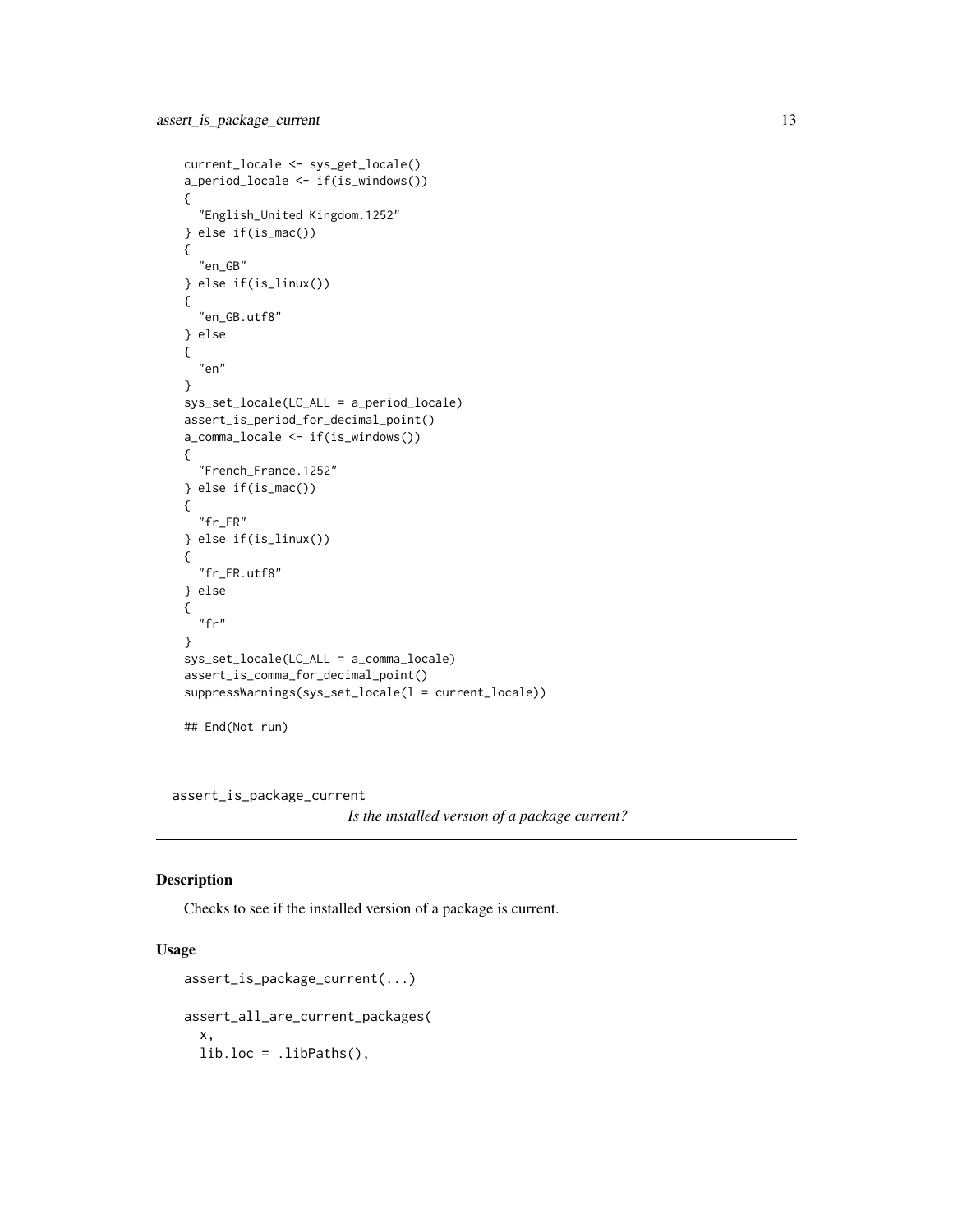```
repos = getOption("repos"),
  type = getOption("pkgType"),
  severity = getOption("assertive.severity", "stop")
\lambdaassert_any_are_current_packages(
 x,
 lib.loc = .libPaths(),
  repos = getOption("repos"),
  type = getOption("pkgType"),
  severity = getOption("assertive.severity", "stop")
\mathcal{L}is_package_current(
 x = NULL,lib.loc = libPaths(),repos = getOption("repos"),
  type = getOption("pkgType"),
  :xname = get_name_in\_parent(x)\mathcal{L}
```

| $\ddots$     | Passed to and from deprecated assert_is_current_package.                                                   |
|--------------|------------------------------------------------------------------------------------------------------------|
| $\mathsf{x}$ | A character vector of package names, or NULL to check all installed packages.                              |
| lib.loc      | A character vector of paths to local package libraries.                                                    |
| repos        | A character vector of URLs to repositories to check for new package versions.                              |
| type         | Check the repository for source or binary packages?                                                        |
| severity     | How severe should the consequences of the assertion be? Either "stop", "warning",<br>"message", or "none". |
| .xname       | Not intended to be used directly.                                                                          |
|              |                                                                                                            |

# Value

is\_package\_current returns a logical vector that is TRUE whenever the package version matches the one in the repository. NA is returned for non-installed packages. The assert\_\* functions throw an error in the event of failure.

# See Also

[old.packages](#page-0-0), on which this is based, which has advanced usage features.

```
# This test is marked "dont-test" since it involves a connection to
# repositories which is potentially long running.
is_package_current(c("assertive.base", "assertive.reflection", "NONEXISTENTPKG"))
```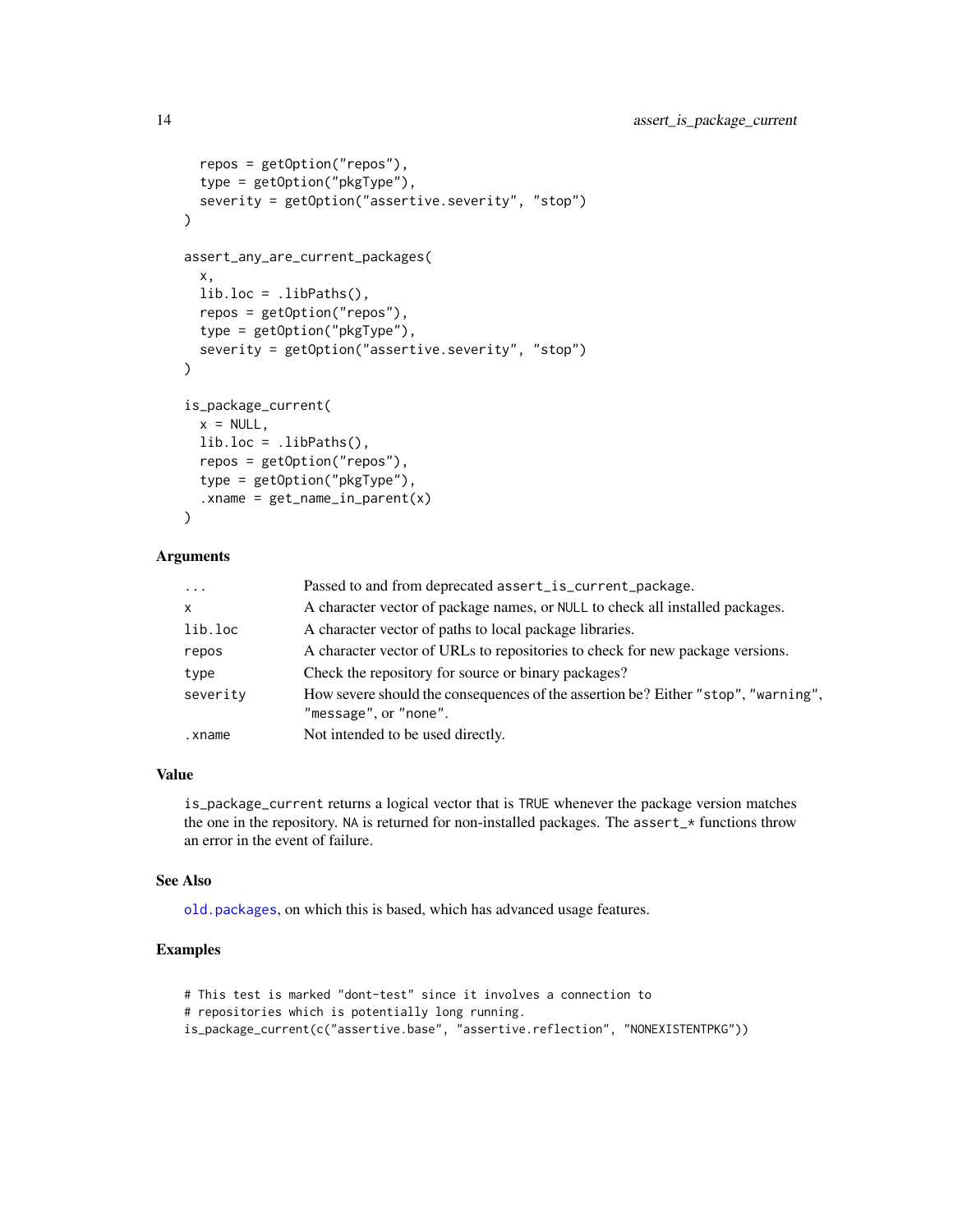<span id="page-14-0"></span>assert\_is\_rstudio\_current

*Is RStudio the current version?*

# <span id="page-14-1"></span>Description

Checks to see if the running version of RStudio is the current version.

# Usage

```
assert_is_rstudio_current(severity = getOption("assertive.severity", "stop"))
```
is\_rstudio\_current()

#### Arguments

severity How severe should the consequences of the assertion be? Either "stop", "warning", "message", or "none".

# Value

is\_rstudio\_current returns TRUE or FALSE, and assert\_is\_rstudio\_current throws an error in the event of an out of date RStudio. Non-RStudio IDEs throw an error.

#### References

This function is engineered from the downloadUpdateInfo function from [https://github.com/](https://github.com/rstudio/rstudio/blob/master/src/cpp/session/modules/SessionUpdates.R) [rstudio/rstudio/blob/master/src/cpp/session/modules/SessionUpdates.R](https://github.com/rstudio/rstudio/blob/master/src/cpp/session/modules/SessionUpdates.R) where the string for the OS is described in beginUpdateCheck from [https://github.com/rstudio/rstudio/](https://github.com/rstudio/rstudio/blob/master/src/cpp/session/modules/SessionUpdates.cpp) [blob/master/src/cpp/session/modules/SessionUpdates.cpp](https://github.com/rstudio/rstudio/blob/master/src/cpp/session/modules/SessionUpdates.cpp)

# See Also

[is\\_rstudio](#page-7-1), [is\\_rstudio\\_desktop](#page-20-1)

assert\_is\_r\_current *Is this version of R up to date?*

#### Description

Check if this version of R is as new as the current release version of R.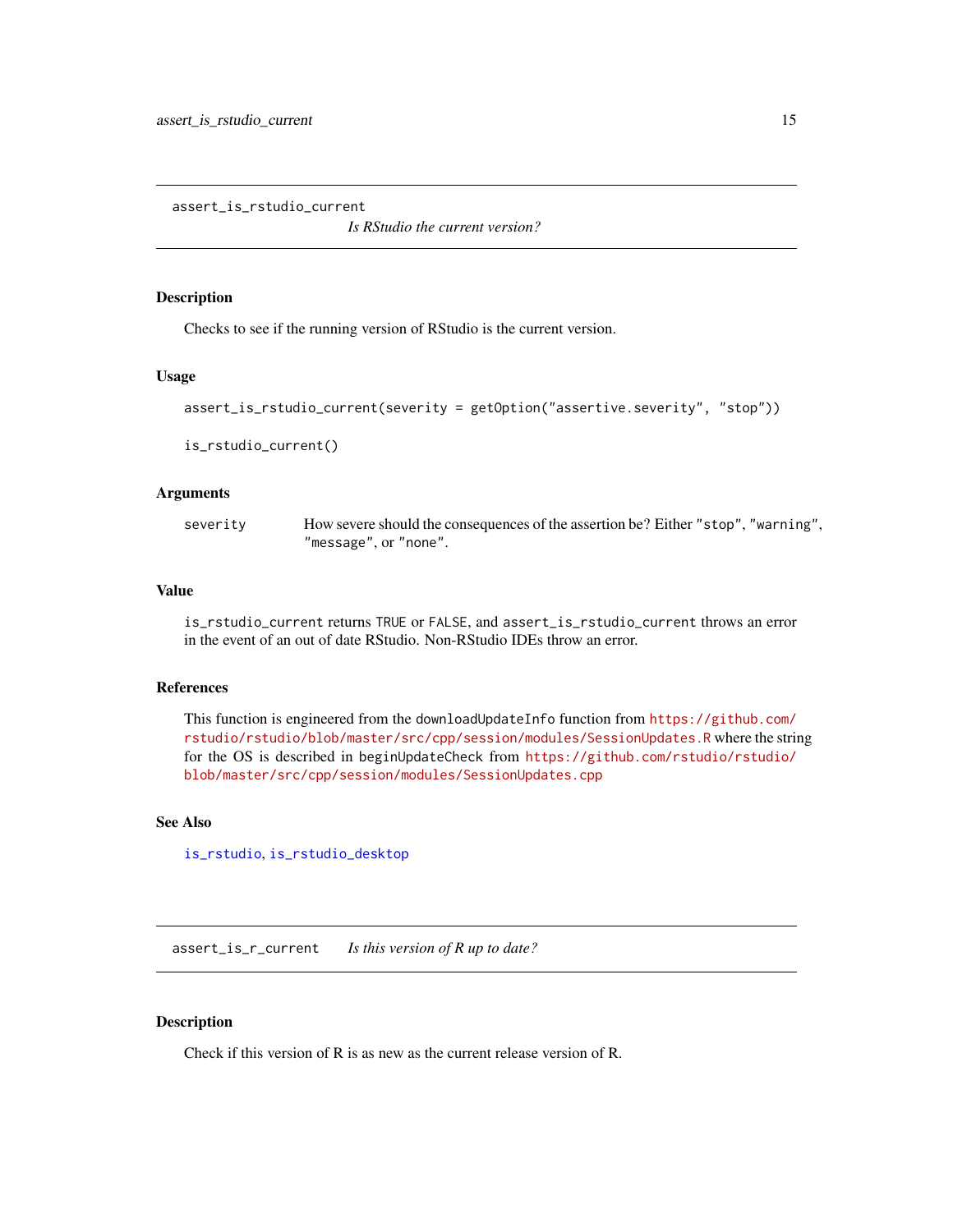```
assert_is_r_current(severity = getOption("assertive.severity", "stop"))
assert_is_current_r(severity = getOption("assertive.severity", "stop"))
is_r_current(
 cran = getOption("repos", c(CRAN = "http://cran.r-project.org"))["CRAN"]
)
```

| severity | How severe should the consequences of the assertion be? Either "stop", "warning",<br>"message".or"none". |
|----------|----------------------------------------------------------------------------------------------------------|
| cran     | A string giving the URL of the CRAN repository to check.                                                 |

#### Value

An object of class R\_system\_version giving the current release version of R.

# Note

Development versions of R can have versions higher than the current release version of R. For convenience, these will return TRUE.

# Examples

# This example is marked "don't test" since it requires an # internet connection and is potentially long running is\_r\_current()

assert\_r\_can\_find\_tools *Can R find tools?*

#### Description

Checks to see if R can see command line tools.

```
assert_r_can_find_tools(
 tools,
  severity = getOption("assertive.severity", "stop")
\lambda
```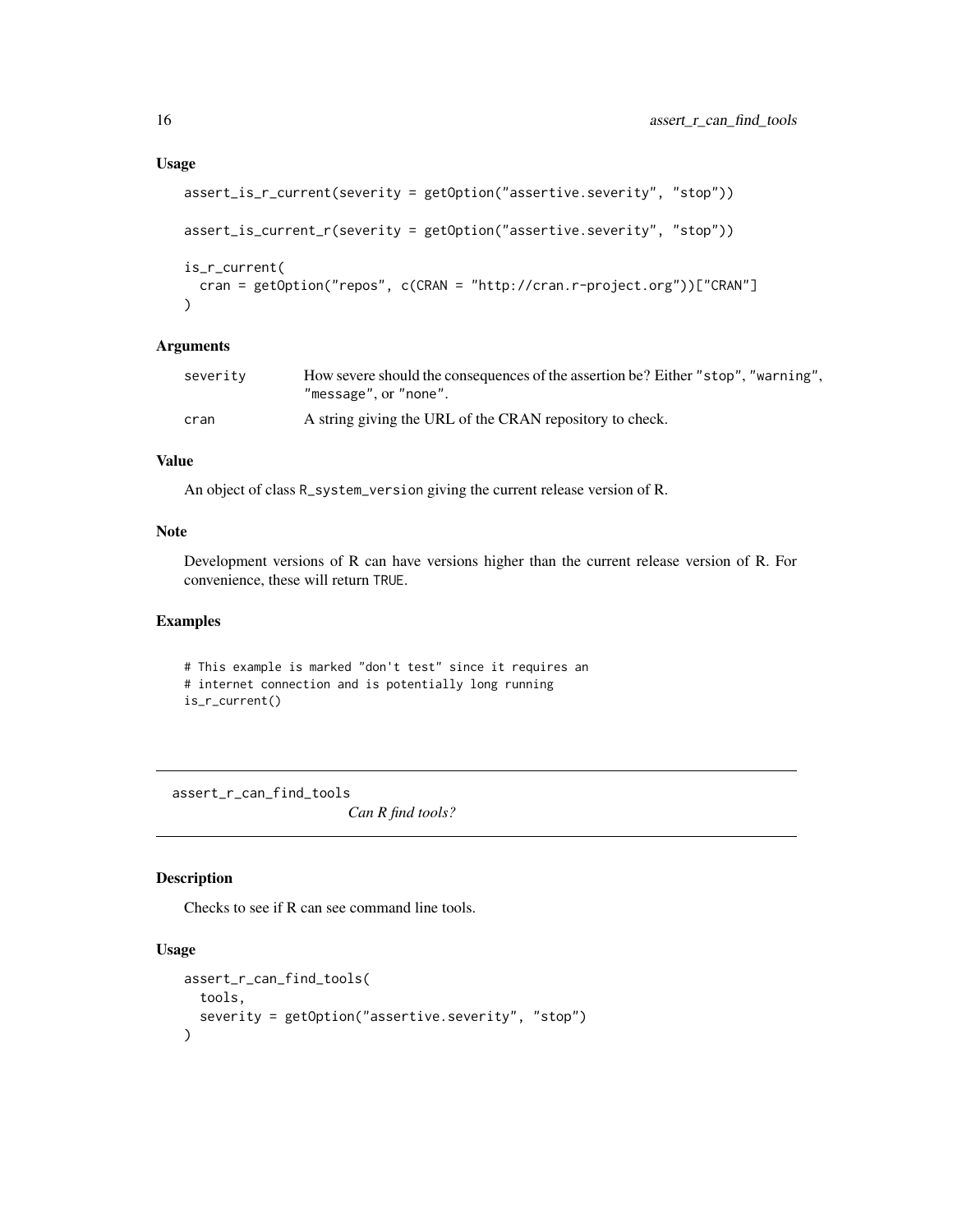```
assert_r_can_compile_code(severity = getOption("assertive.severity", "stop"))
assert_r_can_build_translations(
  severity = getOption("assertive.severity", "stop")
\lambdaassert_r_can_find_java(
  java_type = c("same_as_r", "any", "64bit", "32bit"),
  severity = getOption("assertive.severity", "stop")
\lambdar_can_find_tools(tools)
r_can_compile_code()
r_can_build_translations()
r_can_find_java(java_type = c("same_as_r", "any", "64bit", "32bit"))
```

| tools     | A character vector of tools to look for.                                                                   |
|-----------|------------------------------------------------------------------------------------------------------------|
| severity  | How severe should the consequences of the assertion be? Either "stop", "warning",<br>"message", or "none". |
| java_type | A string denoting the type of Java to look for (either 32 or 64 bit).                                      |

#### Value

The is\_ $*$  functions return TRUE if the input is within an interval. The assert\_ $*$  functions return nothing but throw an error if the corresponding is\_\* function returns FALSE.

# Note

r\_can\_compile\_code is a convenience function looking for gcc and make.

r\_can\_build\_translations is a convenience function looking for gettext and msgfmt.

# See Also

[Sys.which](#page-0-0)

```
r_can_find_tools(c("latex", "pdflatex"))
r_can_compile_code()
r_can_build_translations()
r_can_find_java()
assertive.base::dont_stop({
 assert_r_can_find_tools(c("latex", "pdflatex"))
  assert_r_can_compile_code()
```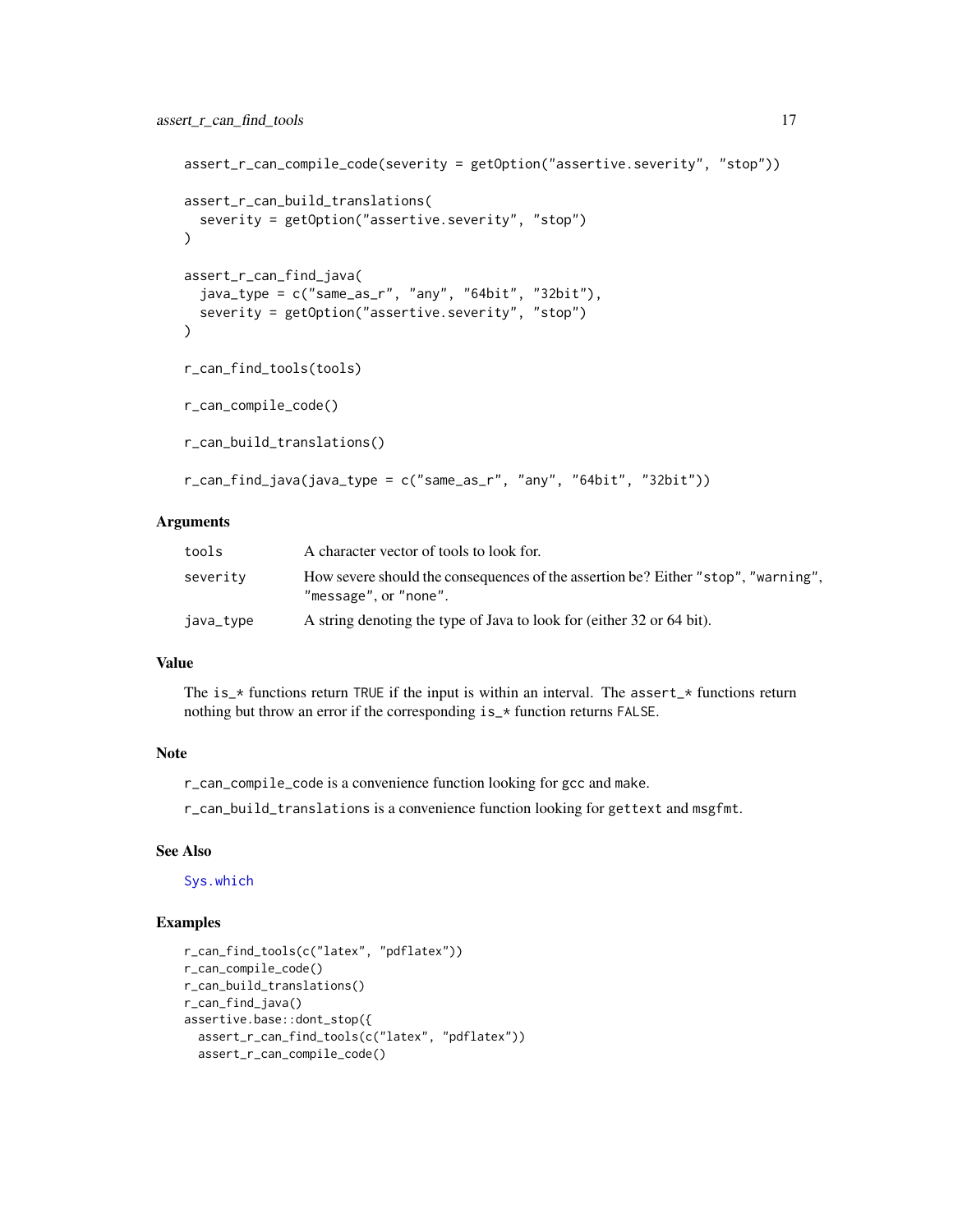```
assert_r_can_build_translations()
  assert_r_can_find_java("64bit")
})
```
assert\_r\_has\_jpeg\_capability

*Does R have a capability?*

# Description

Check to see if R has a specific capability.

```
assert_r_has_jpeg_capability(
  severity = getOption("assertive.severity", "stop")
\mathcal{L}assert_r_has_png_capability(severity = getOption("assertive.severity", "stop"))
assert_r_has_tiff_capability(
  severity = getOption("assertive.severity", "stop")
)
assert_r_has_tcltk_capability(
  severity = getOption("assertive.severity", "stop")
\lambdaassert_r_has_x11_capability(severity = getOption("assertive.severity", "stop"))
assert_r_has_aqua_capability(
  severity = getOption("assertive.severity", "stop")
\lambdaassert_r_has_http_ftp_capability(
  severity = getOption("assertive.severity", "stop")
\mathcal{L}assert_r_has_sockets_capability(
  severity = getOption("assertive.severity", "stop")
\lambdaassert_r_has_libxml_capability(
  severity = getOption("assertive.severity", "stop")
\lambdaassert_r_has_fifo_capability(
```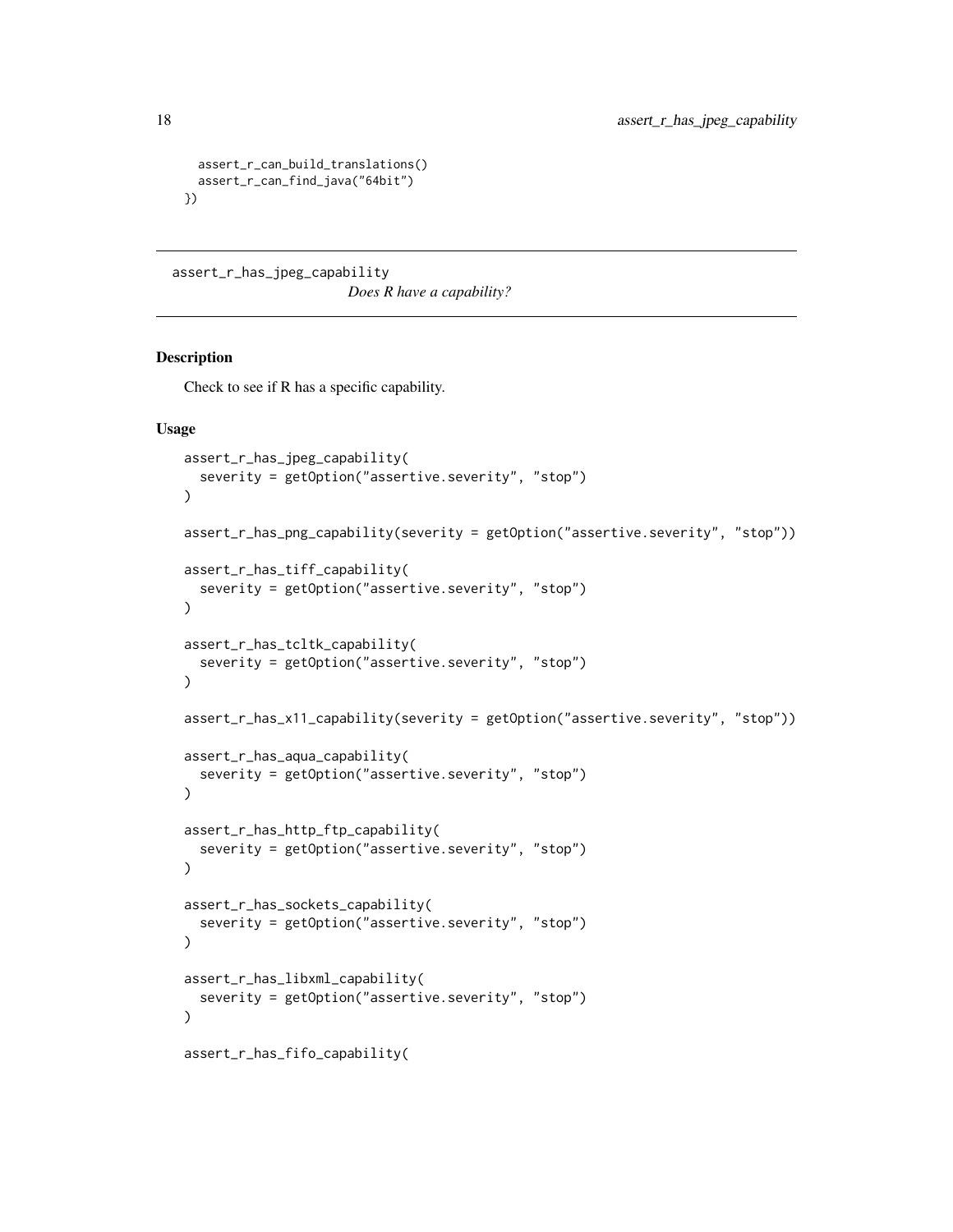```
severity = getOption("assertive.severity", "stop")
\lambdaassert_r_has_cledit_capability(
  severity = getOption("assertive.severity", "stop")
\mathcal{L}assert_r_has_iconv_capability(
  severity = getOption("assertive.severity", "stop")
)
assert_r_has_nls_capability(severity = getOption("assertive.severity", "stop"))
assert_r_has_rprof_capability(
  severity = getOption("assertive.severity", "stop")
)
assert_r_has_profmem_capability(
  severity = getOption("assertive.severity", "stop")
\lambdaassert_r_has_cairo_capability(
  severity = getOption("assertive.severity", "stop")
\lambdaassert_r_has_icu_capability(severity = getOption("assertive.severity", "stop"))
assert_r_has_long_double_capability(
  severity = getOption("assertive.severity", "stop")
\mathcal{L}assert_r_has_libcurl_capability(
  severity = getOption("assertive.severity", "stop")
\lambdar_has_jpeg_capability()
r_has_png_capability()
r_has_tiff_capability()
r_has_tcltk_capability()
r_has_x11_capability()
r_has_aqua_capability()
r_has_http_ftp_capability()
```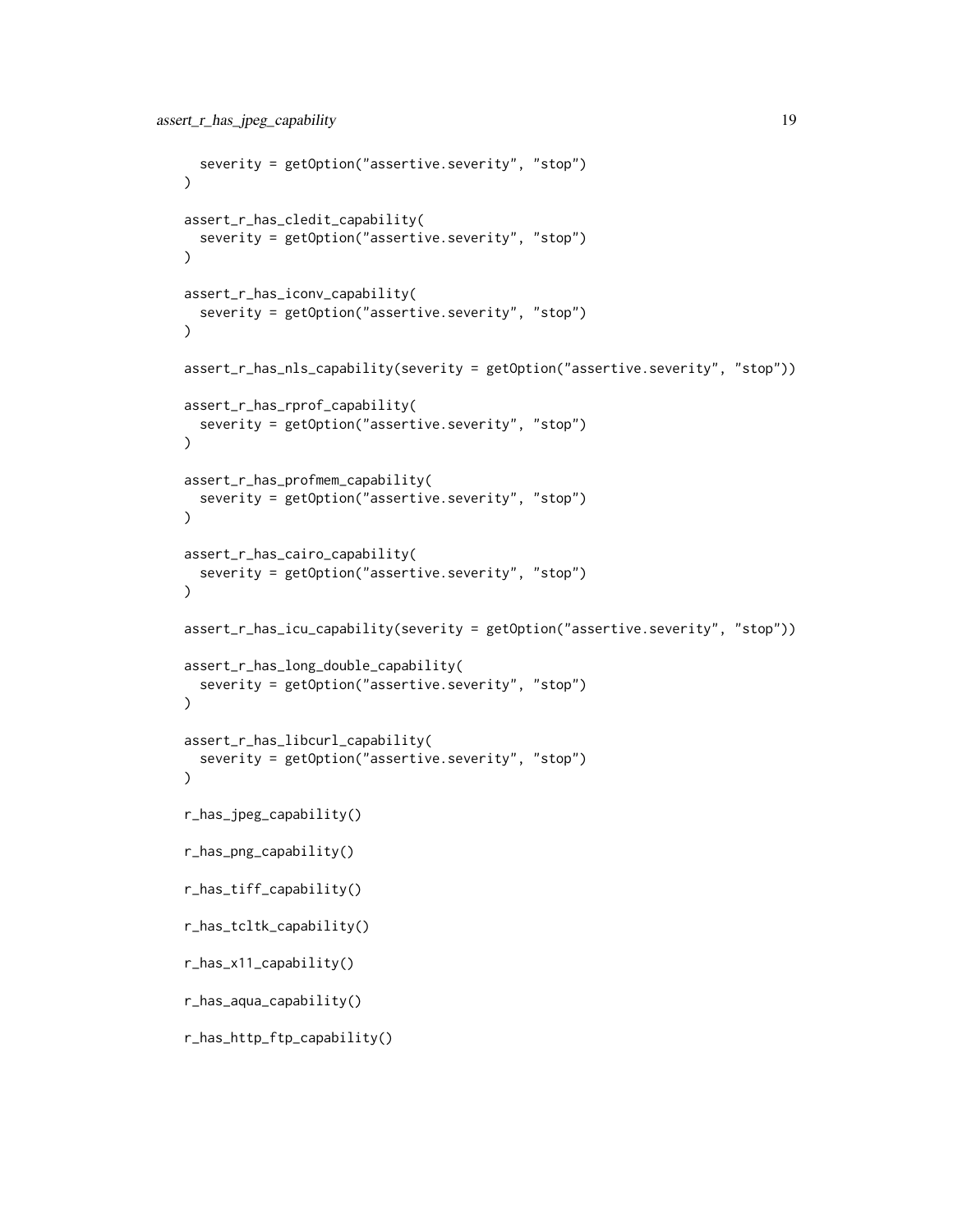```
r_has_sockets_capability()
```
r\_has\_libxml\_capability()

r\_has\_fifo\_capability()

r\_has\_cledit\_capability()

r\_has\_iconv\_capability()

r\_has\_nls\_capability()

r\_has\_rprof\_capability()

r\_has\_profmem\_capability()

r\_has\_cairo\_capability()

r\_has\_icu\_capability()

r\_has\_long\_double\_capability()

r\_has\_libcurl\_capability()

# Arguments

severity How severe should the consequences of the assertion be? Either "stop", "warning", "message", or "none".

# Value

The is\_\* functions return TRUE if R has the capability and FALSE (with a cause) otherwise. The assert\_\* functions return nothing but throw an error if the corresponding is\_\* function returns FALSE.

#### See Also

[capabilities](#page-0-0)

```
## Not run:
if(r_has_png_capability())
{
 png("test.png")
 with(cars, plot(speed, dist))
 dev.off()
} else
{
```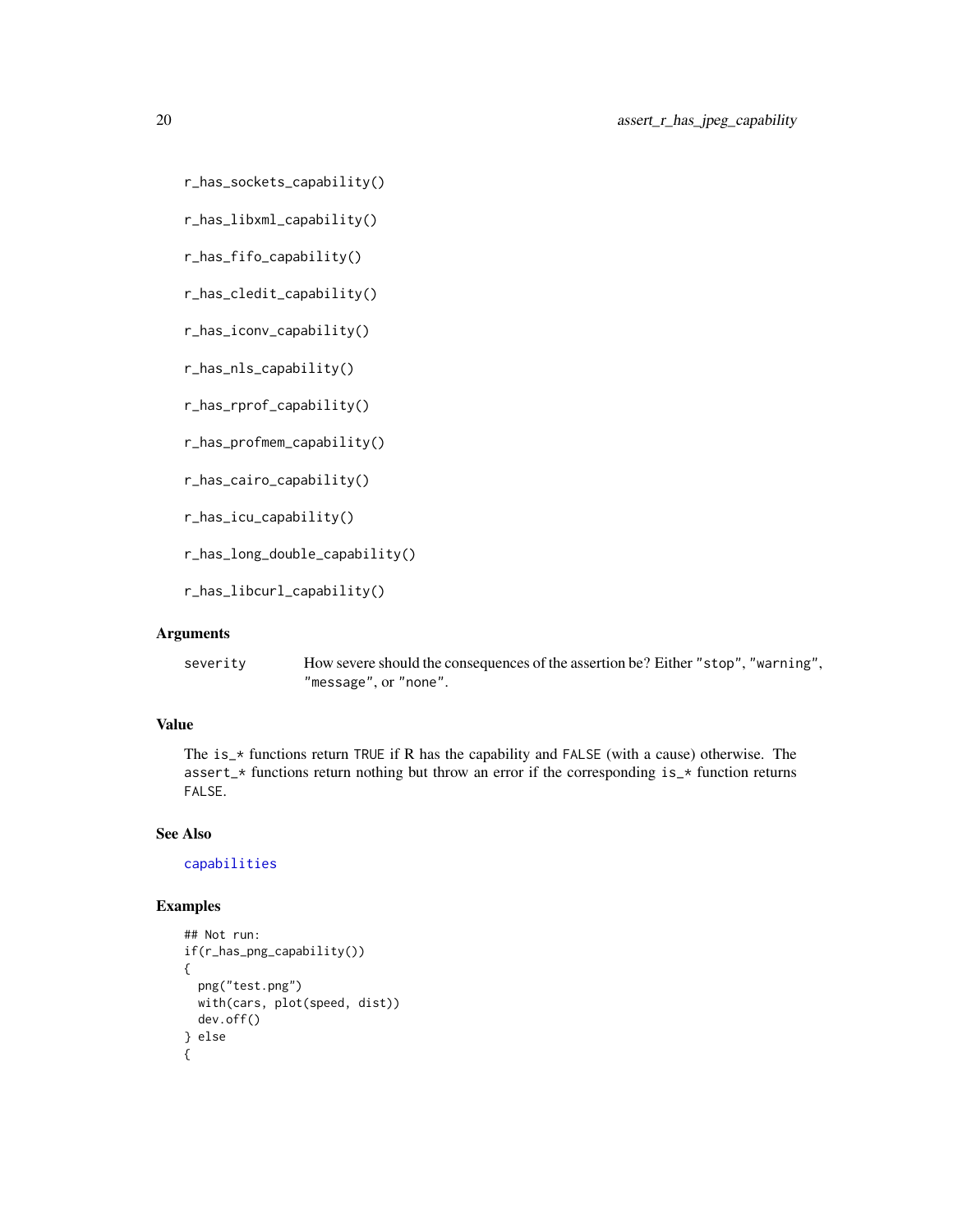# <span id="page-20-0"></span>is\_rstudio\_desktop 21

```
pdf("test.pdf")
 with(cars, plot(speed, dist))
 dev.off()
}
```
## End(Not run)

<span id="page-20-1"></span>is\_rstudio\_desktop *Is RStudio running in desktop or server mode?*

#### Description

Checks for RStudio desktop or server version.

#### Usage

is\_rstudio\_desktop()

is\_rstudio\_server()

# References

The values that RStudio uses for its mode are defined in [https://github.com/rstudio/rstudio/](https://github.com/rstudio/rstudio/blob/master/src/cpp/session/include/session/SessionConstants.hpp) [blob/master/src/cpp/session/include/session/SessionConstants.hpp](https://github.com/rstudio/rstudio/blob/master/src/cpp/session/include/session/SessionConstants.hpp) via the constants kSessionProgramModeDe and kSessionProgramModeServer.

#### See Also

[is\\_rstudio](#page-7-1), [is\\_rstudio\\_current](#page-14-1)

# Examples

```
is_rstudio_desktop()
is_rstudio_server()
```
rstudio\_version\_info *Get RStudio's version information*

# Description

Wrapper to .rs.api.versionInfo.

# Usage

rstudio\_version\_info()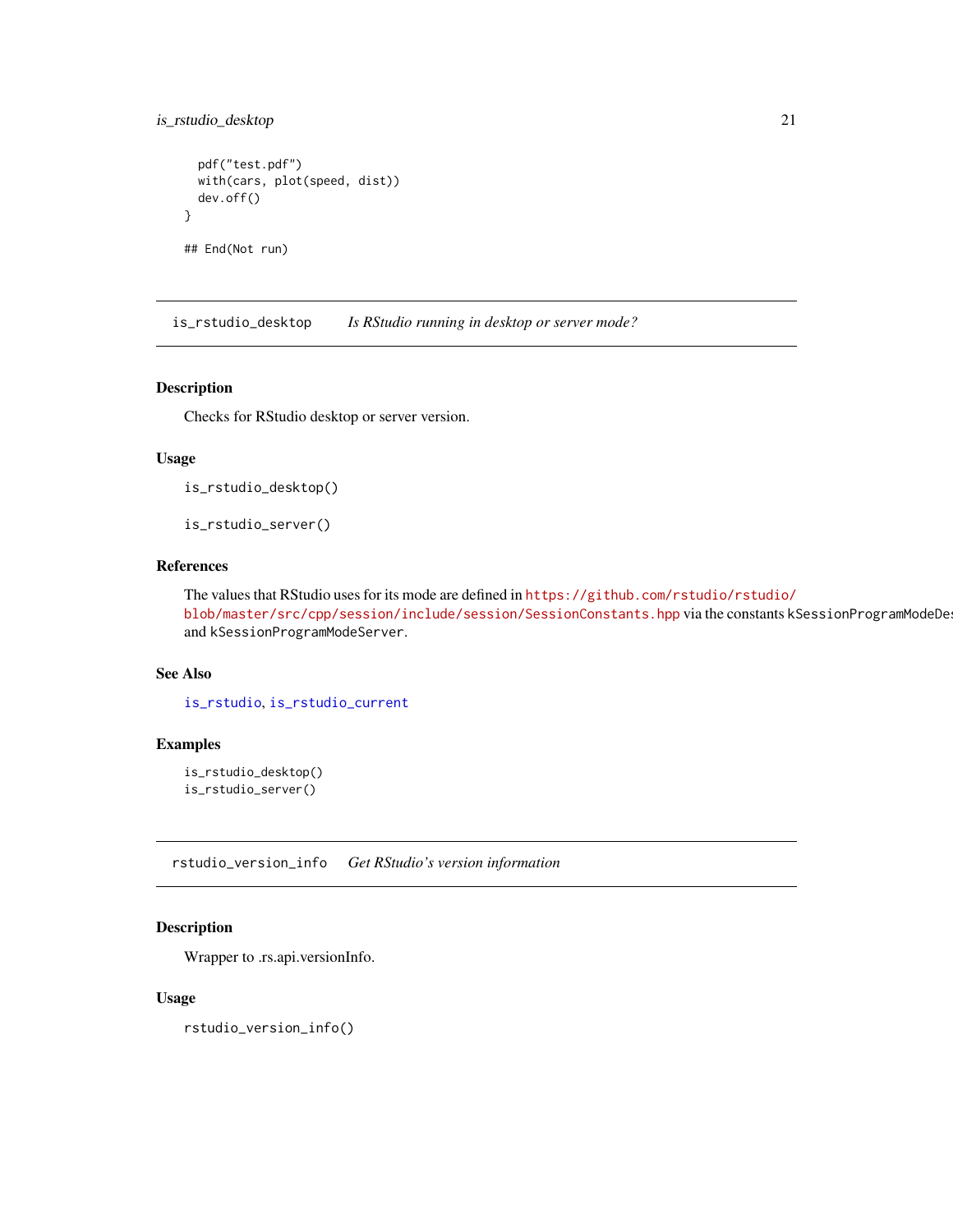<span id="page-21-0"></span>sys\_get\_locale *Get or set the system locale*

#### Description

Wrappers to Sys.getlocale and Sys.setlocale for getting and setting the system locale.

#### Usage

```
sys_get_locale(simplify = FALSE, remove_empty_categories = TRUE)
```

```
sys_set\_locale(..., l = list())
```
# Arguments

| simplify                | If TRUE, the locale settings are returned as a character vector, otherwise a list. |  |
|-------------------------|------------------------------------------------------------------------------------|--|
| remove_empty_categories |                                                                                    |  |
|                         | if TRUE, don't include empty categories.                                           |  |
| .                       | Name-value pairs of locale categories to set.                                      |  |
|                         | A list, as an alternative method of passing local categories to set.               |  |
|                         |                                                                                    |  |

# Value

A named list or vector giving the system locale names. sys\_set\_locale invisibly returns the locale settings \*before\* making changes (like setwd and options do).

#### See Also

[Sys.getlocale](#page-0-0).

```
(current_locale <- sys_get_locale())
```

```
# Output simplified to character vector
sys_get_locale(simplify = TRUE)
## Not run:
# Not run since it (temporarily) affects system settings
english <- if(is_windows()) "English.United_Kingdom" else
 if(is_mac()) "en_GB" else
 if(is_linux()) "en_GB.utf8" else
 "en"
sys_set_locale(LC_MONETARY = english)
sys_get_locale()
sys_set_locale(l = current_locale) #restore everything
```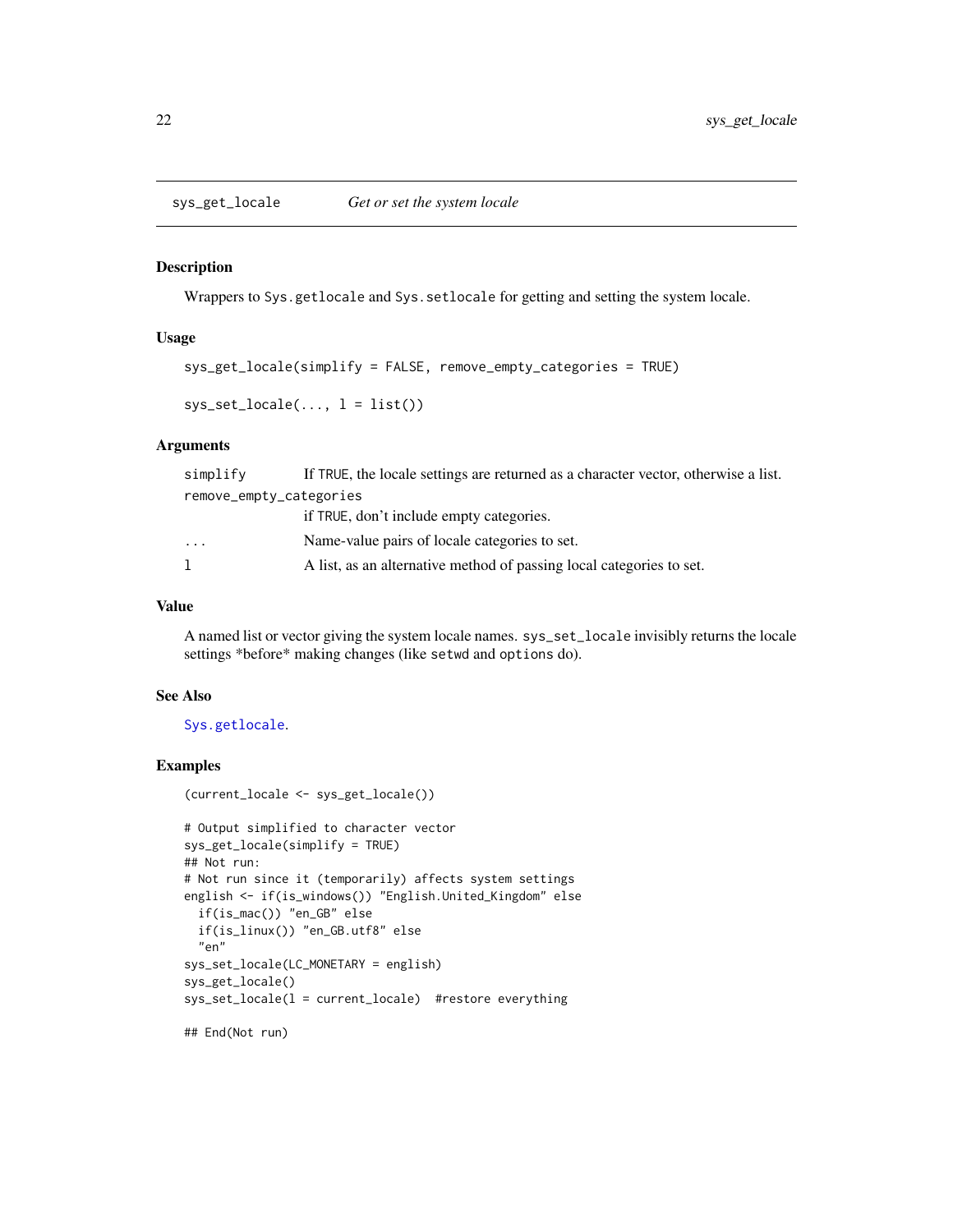# <span id="page-22-0"></span>Index

#### .Platform, *[7](#page-6-0)*

assert\_all\_are\_current\_packages *(*assert\_is\_package\_current*)*, [13](#page-12-0) assert\_all\_are\_on\_os\_path, [2](#page-1-0) assert\_any\_are\_current\_packages *(*assert\_is\_package\_current*)*, [13](#page-12-0) assert\_any\_are\_on\_os\_path *(*assert\_all\_are\_on\_os\_path*)*, [2](#page-1-0) assert\_is\_32\_bit *(*assert\_is\_64\_bit\_os*)*, [3](#page-2-0) assert\_is\_64\_bit *(*assert\_is\_64\_bit\_os*)*, [3](#page-2-0) assert\_is\_64\_bit\_os, [3](#page-2-0) assert\_is\_architect, [8](#page-7-0) assert\_is\_batch\_mode, [10](#page-9-0) assert\_is\_bsd *(*assert\_is\_64\_bit\_os*)*, [3](#page-2-0) assert\_is\_comma\_for\_decimal\_point, [11](#page-10-0) assert\_is\_current\_r *(*assert\_is\_r\_current*)*, [15](#page-14-0) assert\_is\_emacs *(*assert\_is\_architect*)*, [8](#page-7-0) assert\_is\_interactive *(*assert\_is\_batch\_mode*)*, [10](#page-9-0) assert\_is\_linux *(*assert\_is\_64\_bit\_os*)*, [3](#page-2-0) assert\_is\_mac *(*assert\_is\_64\_bit\_os*)*, [3](#page-2-0) assert\_is\_macos\_big\_sur *(*assert\_is\_64\_bit\_os*)*, [3](#page-2-0) assert\_is\_macos\_catalina *(*assert\_is\_64\_bit\_os*)*, [3](#page-2-0) assert\_is\_macos\_high\_sierra *(*assert\_is\_64\_bit\_os*)*, [3](#page-2-0) assert\_is\_macos\_mojave *(*assert\_is\_64\_bit\_os*)*, [3](#page-2-0) assert\_is\_macos\_sierra *(*assert\_is\_64\_bit\_os*)*, [3](#page-2-0) assert\_is\_osx *(*assert\_is\_64\_bit\_os*)*, [3](#page-2-0) assert\_is\_osx\_cheetah *(*assert\_is\_64\_bit\_os*)*, [3](#page-2-0) assert\_is\_osx\_el\_capitan *(*assert\_is\_64\_bit\_os*)*, [3](#page-2-0)

assert\_is\_osx\_jaguar *(*assert\_is\_64\_bit\_os*)*, [3](#page-2-0) assert\_is\_osx\_leopard *(*assert\_is\_64\_bit\_os*)*, [3](#page-2-0) assert\_is\_osx\_lion *(*assert\_is\_64\_bit\_os*)*, [3](#page-2-0) assert\_is\_osx\_mavericks *(*assert\_is\_64\_bit\_os*)*, [3](#page-2-0) assert\_is\_osx\_mountain\_lion *(*assert\_is\_64\_bit\_os*)*, [3](#page-2-0) assert\_is\_osx\_panther *(*assert\_is\_64\_bit\_os*)*, [3](#page-2-0) assert\_is\_osx\_puma *(*assert\_is\_64\_bit\_os*)*, [3](#page-2-0) assert\_is\_osx\_snow\_leopard *(*assert\_is\_64\_bit\_os*)*, [3](#page-2-0) assert\_is\_osx\_tiger *(*assert\_is\_64\_bit\_os*)*, [3](#page-2-0) assert\_is\_osx\_yosemite *(*assert\_is\_64\_bit\_os*)*, [3](#page-2-0) assert\_is\_package\_current, [13](#page-12-0) assert\_is\_period\_for\_decimal\_point *(*assert\_is\_comma\_for\_decimal\_point*)*, [11](#page-10-0) assert\_is\_r *(*assert\_is\_architect*)*, [8](#page-7-0) assert\_is\_r\_alpha *(*assert\_is\_architect*)*, [8](#page-7-0) assert\_is\_r\_beta *(*assert\_is\_architect*)*, [8](#page-7-0) assert\_is\_r\_current, [15](#page-14-0) assert\_is\_r\_devel *(*assert\_is\_architect*)*, [8](#page-7-0) assert\_is\_r\_patched *(*assert\_is\_architect*)*, [8](#page-7-0) assert\_is\_r\_release *(*assert\_is\_architect*)*, [8](#page-7-0) assert\_is\_r\_release\_candidate *(*assert\_is\_architect*)*, [8](#page-7-0) assert\_is\_r\_revised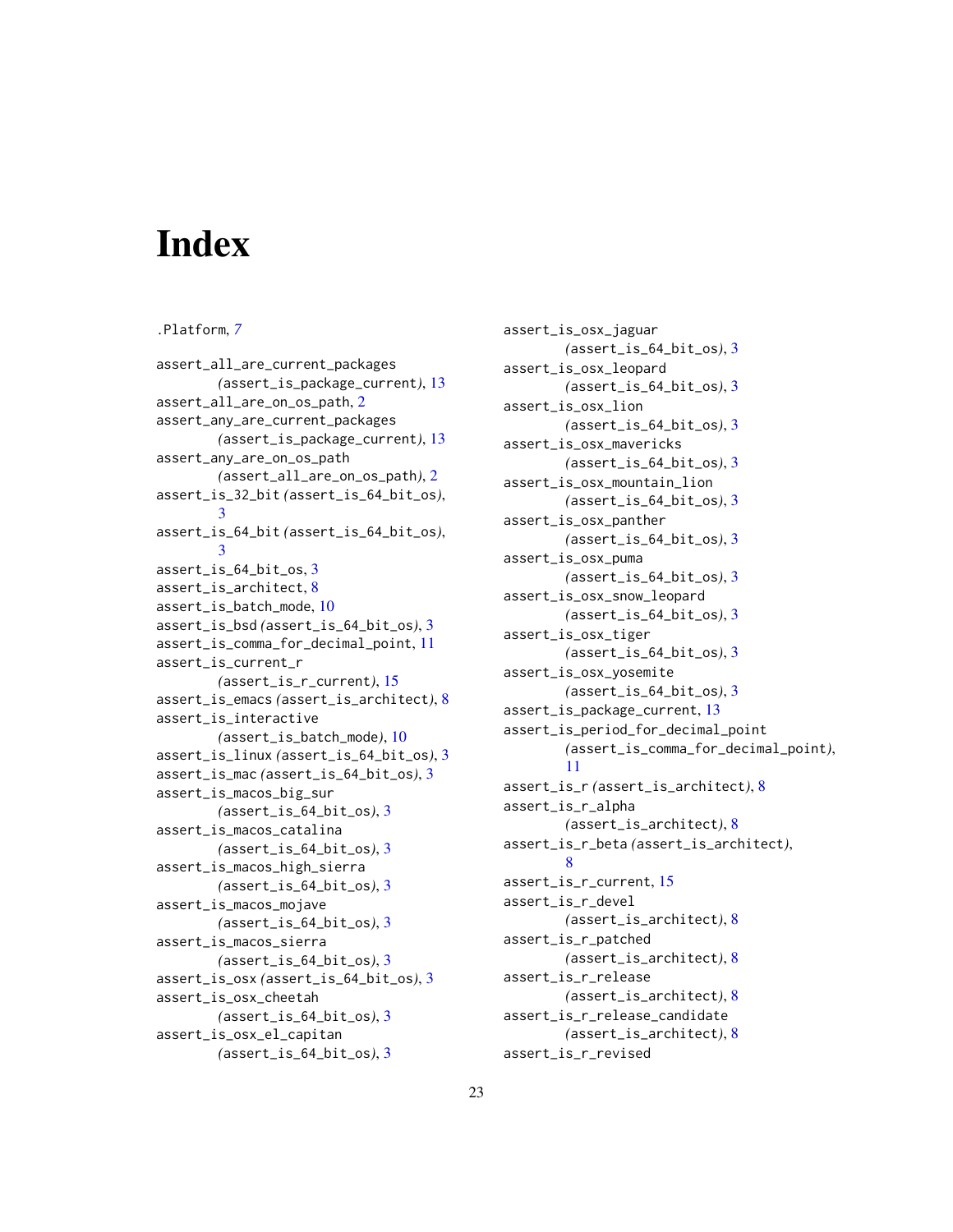*(*assert\_is\_architect*)*, [8](#page-7-0) assert\_is\_r\_slave *(*assert\_is\_batch\_mode*)*, [10](#page-9-0) assert\_is\_r\_stable *(*assert\_is\_architect*)*, [8](#page-7-0) assert\_is\_revo\_r *(*assert\_is\_architect*)*, [8](#page-7-0) assert\_is\_rstudio *(*assert\_is\_architect*)*, [8](#page-7-0) assert\_is\_rstudio\_current, [15](#page-14-0) assert\_is\_rstudio\_desktop *(*assert\_is\_architect*)*, [8](#page-7-0) assert\_is\_rstudio\_server *(*assert\_is\_architect*)*, [8](#page-7-0) assert\_is\_slave\_r *(*assert\_is\_batch\_mode*)*, [10](#page-9-0) assert\_is\_solaris *(*assert\_is\_64\_bit\_os*)*, [3](#page-2-0) assert\_is\_unix *(*assert\_is\_64\_bit\_os*)*, [3](#page-2-0) assert\_is\_visual\_studio *(*assert\_is\_architect*)*, [8](#page-7-0) assert\_is\_windows *(*assert\_is\_64\_bit\_os*)*, [3](#page-2-0) assert\_is\_windows\_10 *(*assert\_is\_64\_bit\_os*)*, [3](#page-2-0) assert\_is\_windows\_7 *(*assert\_is\_64\_bit\_os*)*, [3](#page-2-0) assert\_is\_windows\_8 *(*assert\_is\_64\_bit\_os*)*, [3](#page-2-0) assert\_is\_windows\_server\_2008 *(*assert\_is\_64\_bit\_os*)*, [3](#page-2-0) assert\_is\_windows\_server\_2008\_r2 *(*assert\_is\_64\_bit\_os*)*, [3](#page-2-0) assert\_is\_windows\_server\_2012 *(*assert\_is\_64\_bit\_os*)*, [3](#page-2-0) assert\_is\_windows\_server\_2012\_r2 *(*assert\_is\_64\_bit\_os*)*, [3](#page-2-0) assert\_is\_windows\_vista *(*assert\_is\_64\_bit\_os*)*, [3](#page-2-0) assert\_r\_can\_build\_translations *(*assert\_r\_can\_find\_tools*)*, [16](#page-15-0) assert\_r\_can\_compile\_code *(*assert\_r\_can\_find\_tools*)*, [16](#page-15-0) assert\_r\_can\_find\_java *(*assert\_r\_can\_find\_tools*)*, [16](#page-15-0) assert\_r\_can\_find\_tools, [16](#page-15-0) assert\_r\_has\_aqua\_capability *(*assert\_r\_has\_jpeg\_capability*)*,

# [18](#page-17-0) assert\_r\_has\_cairo\_capability *(*assert\_r\_has\_jpeg\_capability*)*, [18](#page-17-0) assert\_r\_has\_cledit\_capability *(*assert\_r\_has\_jpeg\_capability*)*, [18](#page-17-0) assert\_r\_has\_fifo\_capability *(*assert\_r\_has\_jpeg\_capability*)*, [18](#page-17-0) assert\_r\_has\_http\_ftp\_capability *(*assert\_r\_has\_jpeg\_capability*)*, [18](#page-17-0) assert\_r\_has\_iconv\_capability *(*assert\_r\_has\_jpeg\_capability*)*, [18](#page-17-0) assert\_r\_has\_icu\_capability *(*assert\_r\_has\_jpeg\_capability*)*, [18](#page-17-0) assert\_r\_has\_jpeg\_capability, [18](#page-17-0) assert\_r\_has\_libcurl\_capability *(*assert\_r\_has\_jpeg\_capability*)*, [18](#page-17-0) assert\_r\_has\_libxml\_capability *(*assert\_r\_has\_jpeg\_capability*)*, [18](#page-17-0) assert\_r\_has\_long\_double\_capability *(*assert\_r\_has\_jpeg\_capability*)*, [18](#page-17-0) assert\_r\_has\_nls\_capability *(*assert\_r\_has\_jpeg\_capability*)*, [18](#page-17-0) assert\_r\_has\_png\_capability *(*assert\_r\_has\_jpeg\_capability*)*, [18](#page-17-0) assert\_r\_has\_profmem\_capability *(*assert\_r\_has\_jpeg\_capability*)*, [18](#page-17-0) assert\_r\_has\_rprof\_capability *(*assert\_r\_has\_jpeg\_capability*)*, [18](#page-17-0) assert\_r\_has\_sockets\_capability *(*assert\_r\_has\_jpeg\_capability*)*, [18](#page-17-0) assert\_r\_has\_tcltk\_capability *(*assert\_r\_has\_jpeg\_capability*)*, [18](#page-17-0) assert\_r\_has\_tiff\_capability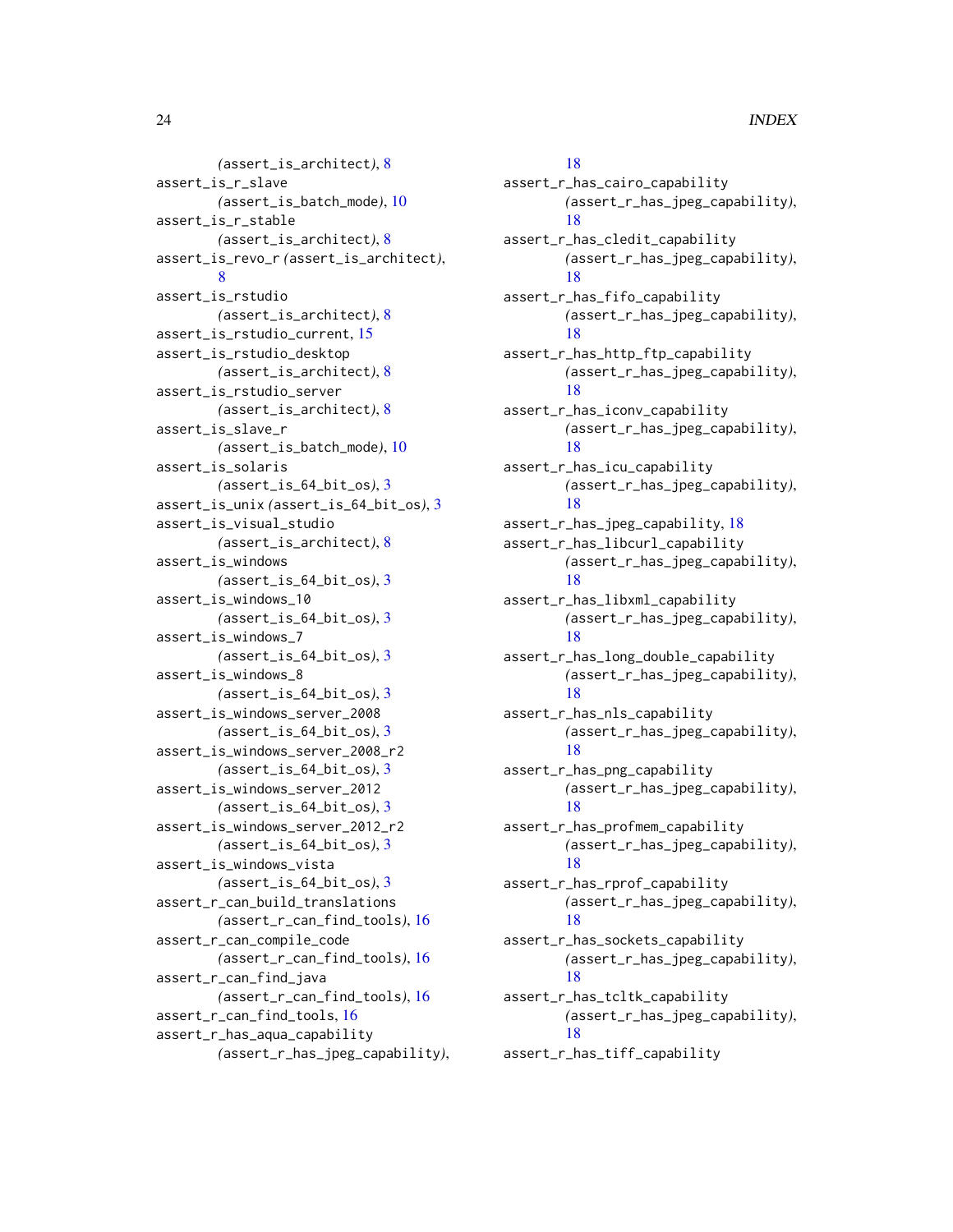*(*assert\_r\_has\_jpeg\_capability*)*, [18](#page-17-0) assert\_r\_has\_x11\_capability *(*assert\_r\_has\_jpeg\_capability*)*, [18](#page-17-0) capabilities, *[20](#page-19-0)* EnvVar, *[11](#page-10-0)* interactive, *[11](#page-10-0)* is.R, *[10](#page-9-0)* is\_32\_bit *(*assert\_is\_64\_bit\_os*)*, [3](#page-2-0) is\_64\_bit *(*assert\_is\_64\_bit\_os*)*, [3](#page-2-0) is\_64\_bit\_os *(*assert\_is\_64\_bit\_os*)*, [3](#page-2-0) is\_architect *(*assert\_is\_architect*)*, [8](#page-7-0) is\_batch\_mode *(*assert\_is\_batch\_mode*)*, [10](#page-9-0) is\_bsd *(*assert\_is\_64\_bit\_os*)*, [3](#page-2-0) is\_comma\_for\_decimal\_point *(*assert\_is\_comma\_for\_decimal\_point*)*, [11](#page-10-0) is\_emacs *(*assert\_is\_architect*)*, [8](#page-7-0) is\_interactive *(*assert\_is\_batch\_mode*)*, [10](#page-9-0) is\_linux *(*assert\_is\_64\_bit\_os*)*, [3](#page-2-0) is\_mac *(*assert\_is\_64\_bit\_os*)*, [3](#page-2-0) is\_macos\_big\_sur *(*assert\_is\_64\_bit\_os*)*, [3](#page-2-0) is\_macos\_catalina *(*assert\_is\_64\_bit\_os*)*, [3](#page-2-0) is\_macos\_high\_sierra *(*assert\_is\_64\_bit\_os*)*, [3](#page-2-0) is\_macos\_mojave *(*assert\_is\_64\_bit\_os*)*, [3](#page-2-0) is\_macos\_sierra *(*assert\_is\_64\_bit\_os*)*, [3](#page-2-0) is\_on\_os\_path *(*assert\_all\_are\_on\_os\_path*)*, [2](#page-1-0) is\_osx *(*assert\_is\_64\_bit\_os*)*, [3](#page-2-0) is\_osx\_cheetah *(*assert\_is\_64\_bit\_os*)*, [3](#page-2-0) is\_osx\_el\_capitan *(*assert\_is\_64\_bit\_os*)*, [3](#page-2-0) is\_osx\_jaguar *(*assert\_is\_64\_bit\_os*)*, [3](#page-2-0) is\_osx\_leopard *(*assert\_is\_64\_bit\_os*)*, [3](#page-2-0) is\_osx\_lion *(*assert\_is\_64\_bit\_os*)*, [3](#page-2-0) is\_osx\_mavericks *(*assert\_is\_64\_bit\_os*)*, [3](#page-2-0) is\_osx\_mountain\_lion *(*assert\_is\_64\_bit\_os*)*, [3](#page-2-0) is\_osx\_panther *(*assert\_is\_64\_bit\_os*)*, [3](#page-2-0) is\_osx\_puma *(*assert\_is\_64\_bit\_os*)*, [3](#page-2-0)

is\_osx\_snow\_leopard *(*assert\_is\_64\_bit\_os*)*, [3](#page-2-0) is\_osx\_tiger *(*assert\_is\_64\_bit\_os*)*, [3](#page-2-0) is\_osx\_yosemite *(*assert\_is\_64\_bit\_os*)*, [3](#page-2-0) is\_package\_current *(*assert\_is\_package\_current*)*, [13](#page-12-0) is\_period\_for\_decimal\_point *(*assert\_is\_comma\_for\_decimal\_point*)*, [11](#page-10-0) is\_r *(*assert\_is\_architect*)*, [8](#page-7-0) is\_r\_alpha *(*assert\_is\_architect*)*, [8](#page-7-0) is\_r\_beta *(*assert\_is\_architect*)*, [8](#page-7-0) is\_r\_current *(*assert\_is\_r\_current*)*, [15](#page-14-0) is\_r\_devel *(*assert\_is\_architect*)*, [8](#page-7-0) is\_r\_patched *(*assert\_is\_architect*)*, [8](#page-7-0) is\_r\_release *(*assert\_is\_architect*)*, [8](#page-7-0) is\_r\_release\_candidate *(*assert\_is\_architect*)*, [8](#page-7-0) is\_r\_revised *(*assert\_is\_architect*)*, [8](#page-7-0) is\_r\_slave *(*assert\_is\_batch\_mode*)*, [10](#page-9-0) is\_r\_stable *(*assert\_is\_architect*)*, [8](#page-7-0) is\_revo\_r *(*assert\_is\_architect*)*, [8](#page-7-0) is\_rstudio, *[15](#page-14-0)*, *[21](#page-20-0)* is\_rstudio *(*assert\_is\_architect*)*, [8](#page-7-0) is\_rstudio\_current, *[21](#page-20-0)* is\_rstudio\_current *(*assert\_is\_rstudio\_current*)*, [15](#page-14-0) is\_rstudio\_desktop, *[15](#page-14-0)*, [21](#page-20-0) is\_rstudio\_server *(*is\_rstudio\_desktop*)*, [21](#page-20-0) is\_slave\_r *(*assert\_is\_batch\_mode*)*, [10](#page-9-0) is\_solaris *(*assert\_is\_64\_bit\_os*)*, [3](#page-2-0) is\_unix *(*assert\_is\_64\_bit\_os*)*, [3](#page-2-0) is\_visual\_studio *(*assert\_is\_architect*)*, [8](#page-7-0) is\_windows *(*assert\_is\_64\_bit\_os*)*, [3](#page-2-0) is\_windows\_10 *(*assert\_is\_64\_bit\_os*)*, [3](#page-2-0) is\_windows\_7 *(*assert\_is\_64\_bit\_os*)*, [3](#page-2-0) is\_windows\_8 *(*assert\_is\_64\_bit\_os*)*, [3](#page-2-0) is\_windows\_server\_2008 *(*assert\_is\_64\_bit\_os*)*, [3](#page-2-0) is\_windows\_server\_2008\_r2 *(*assert\_is\_64\_bit\_os*)*, [3](#page-2-0) is\_windows\_server\_2012 *(*assert\_is\_64\_bit\_os*)*, [3](#page-2-0) is\_windows\_server\_2012\_r2 *(*assert\_is\_64\_bit\_os*)*, [3](#page-2-0) is\_windows\_server\_2016